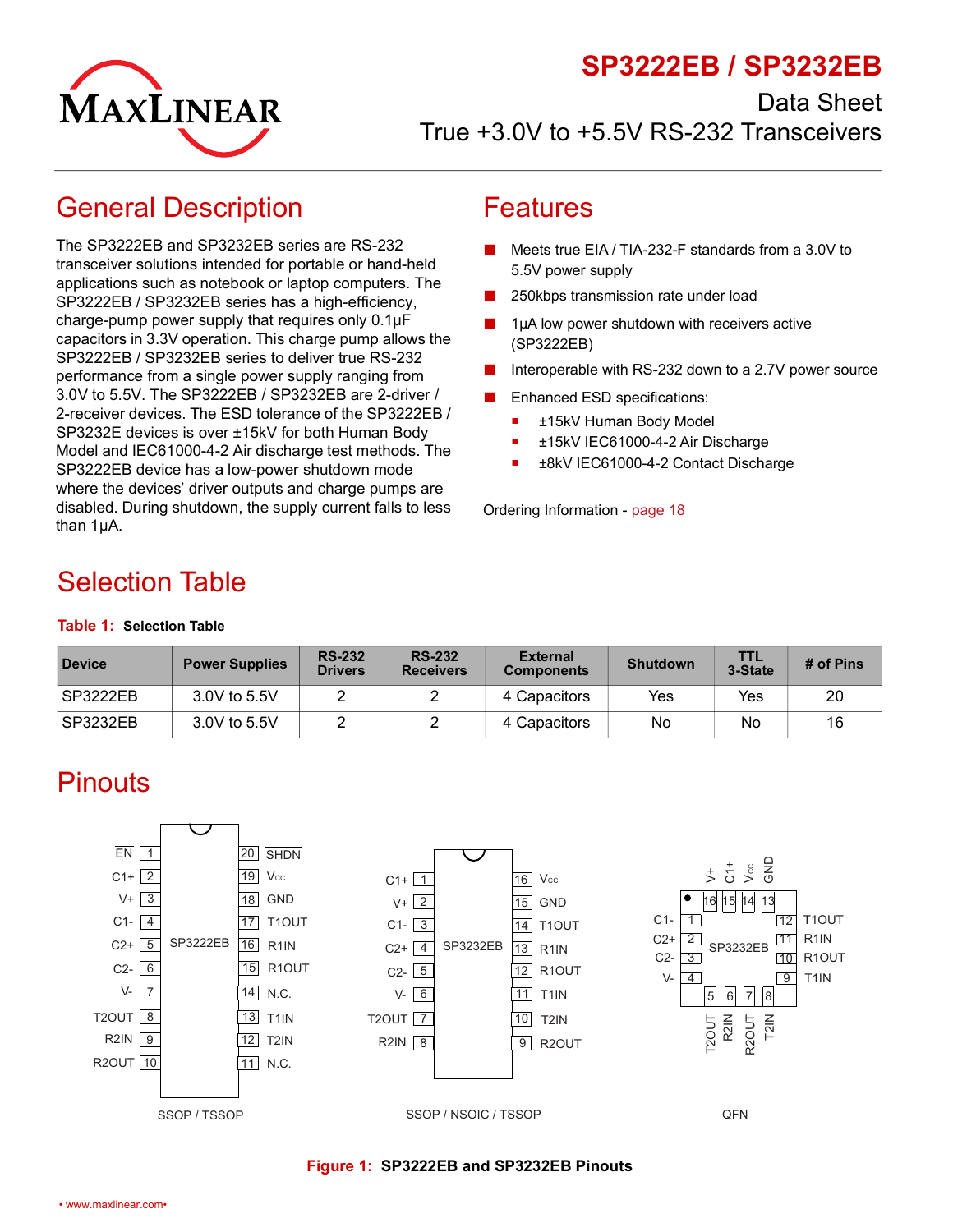# Revision History

| <b>Revision</b> | <b>Release Date</b> | <b>Change Description</b>                                                                                                                                                           |
|-----------------|---------------------|-------------------------------------------------------------------------------------------------------------------------------------------------------------------------------------|
|                 | 11/2/05             | Legacy Sipex Datasheet                                                                                                                                                              |
| 1.0.0           | 9/9/09              | Convert to Exar Format. Update ordering information and change revision to 1.0.0.                                                                                                   |
| 1.0.1           | 6/7/11              | Remove obsolete devices per PDN 110510-01 and change ESD rating to IEC-61000-4-2.                                                                                                   |
| 1.0.2           | 3/14/13             | Correct ype error to RX input voltage range and TX transition region slew rate condition.                                                                                           |
| 1.0.3           | 8/14/14             | Add Max Junction temperature and package thermal information.                                                                                                                       |
| 1.0.4           | 5/28/15             | Update Absolute Max Rating for RxIN input voltage to ±25V, update logo.                                                                                                             |
| 1.0.5           | 10/27/15            | Add SP3232EBER (QFN 16) preliminary package option.                                                                                                                                 |
| 1.0.6           | 2/23/16             | Remove preliminary status of QFN 16 package option.                                                                                                                                 |
| 1.0.7           | 1/24/20             | Update to MaxLinear template and logo. Update Ordering Information. Remove obsolete<br>WSOIC references. Move ESD tolerance levels to new ESD Ratings section located on<br>page 1. |
| 1.0.8           | October 19, 2021    | Updated:<br>"Slew Rate vs Load Capacitance" figure.                                                                                                                                 |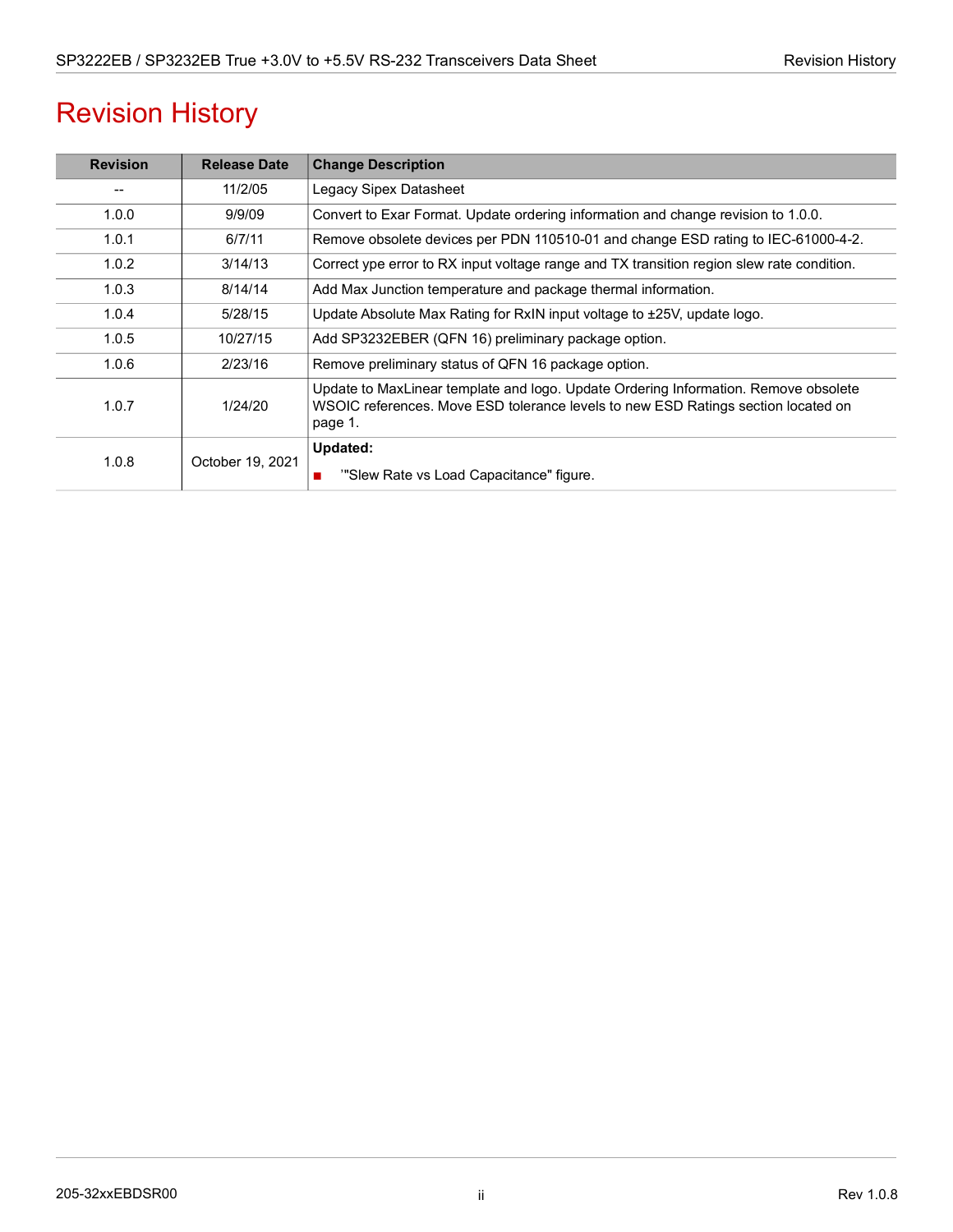# **Table of Contents**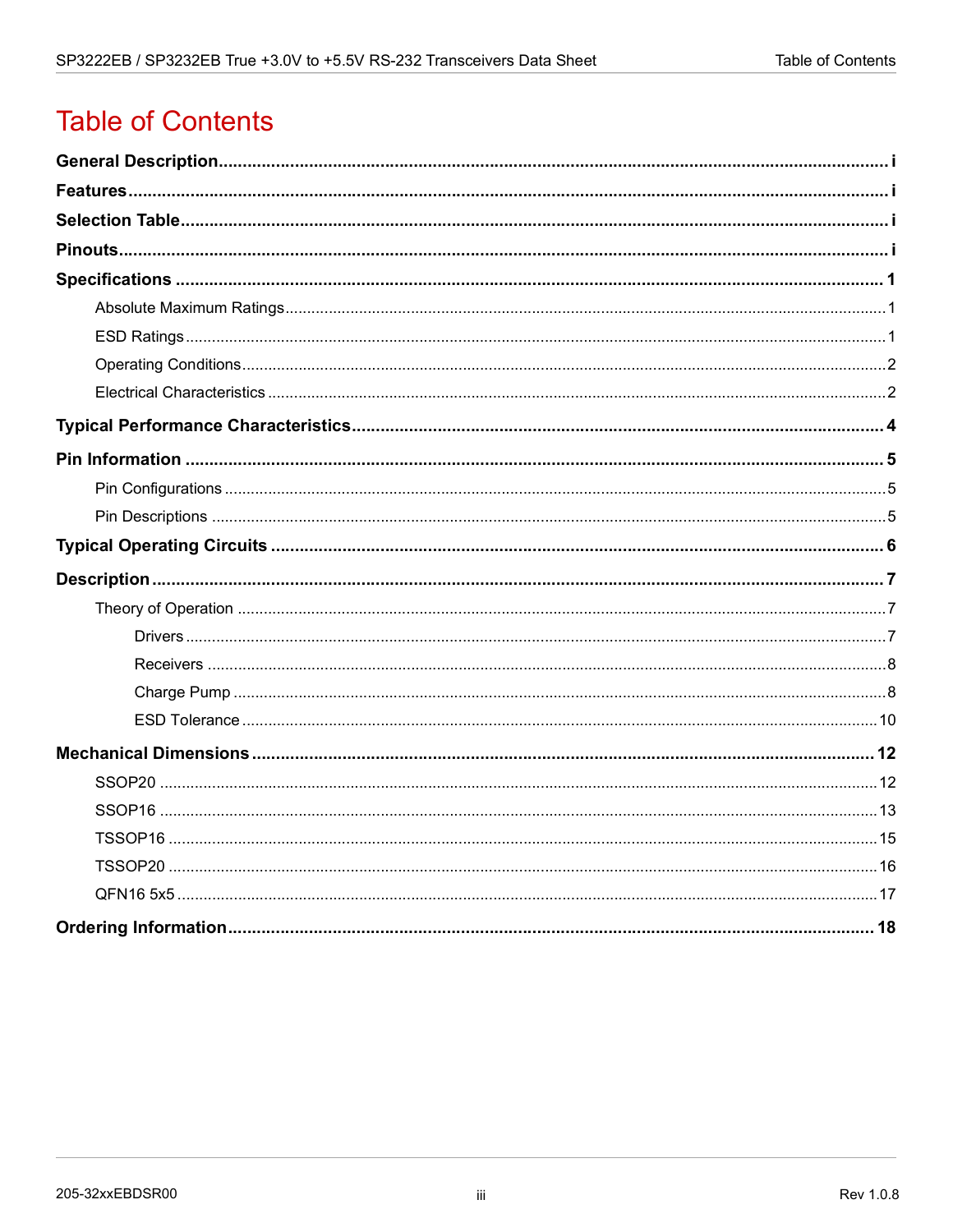# **List of Figures**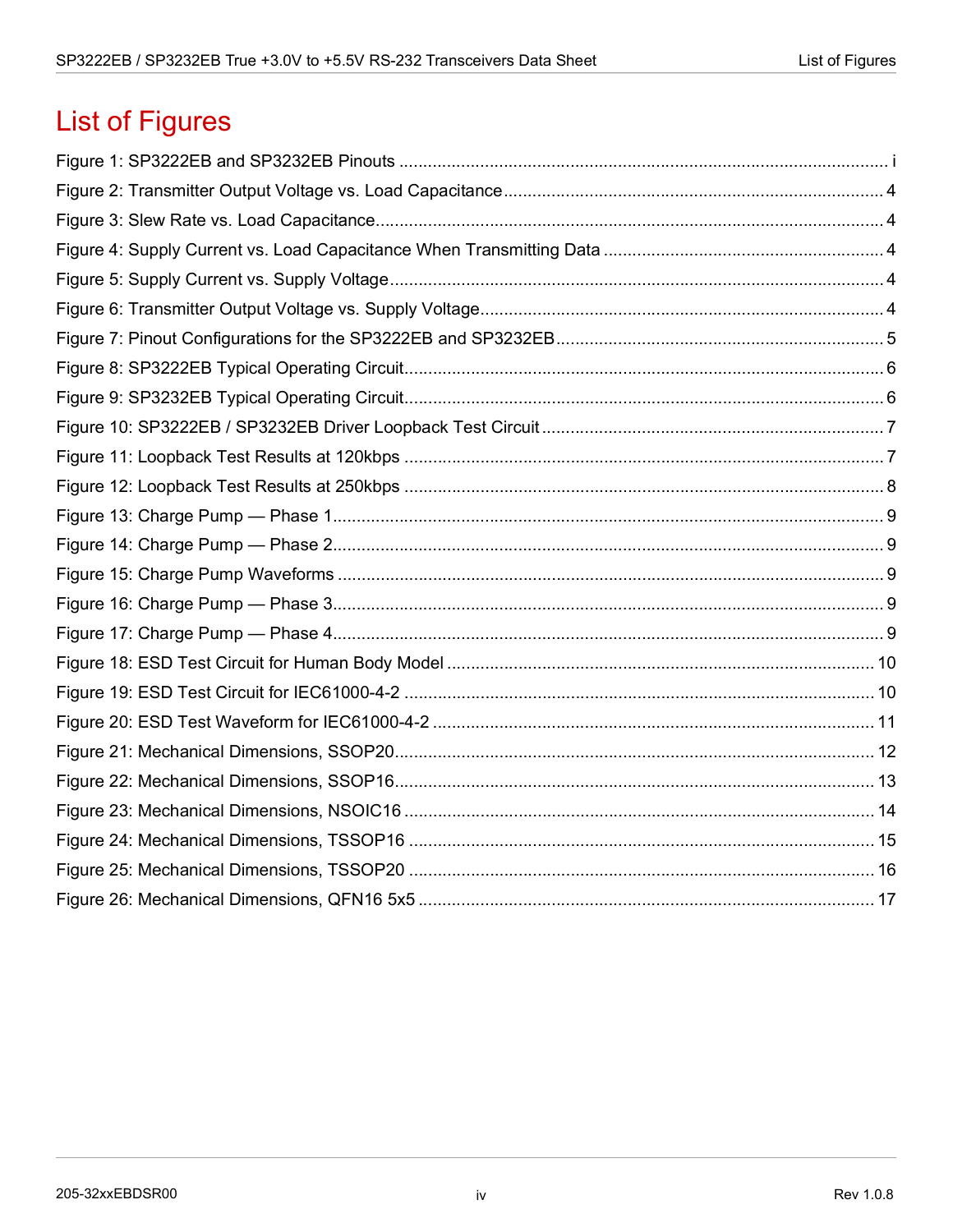# **List of Tables**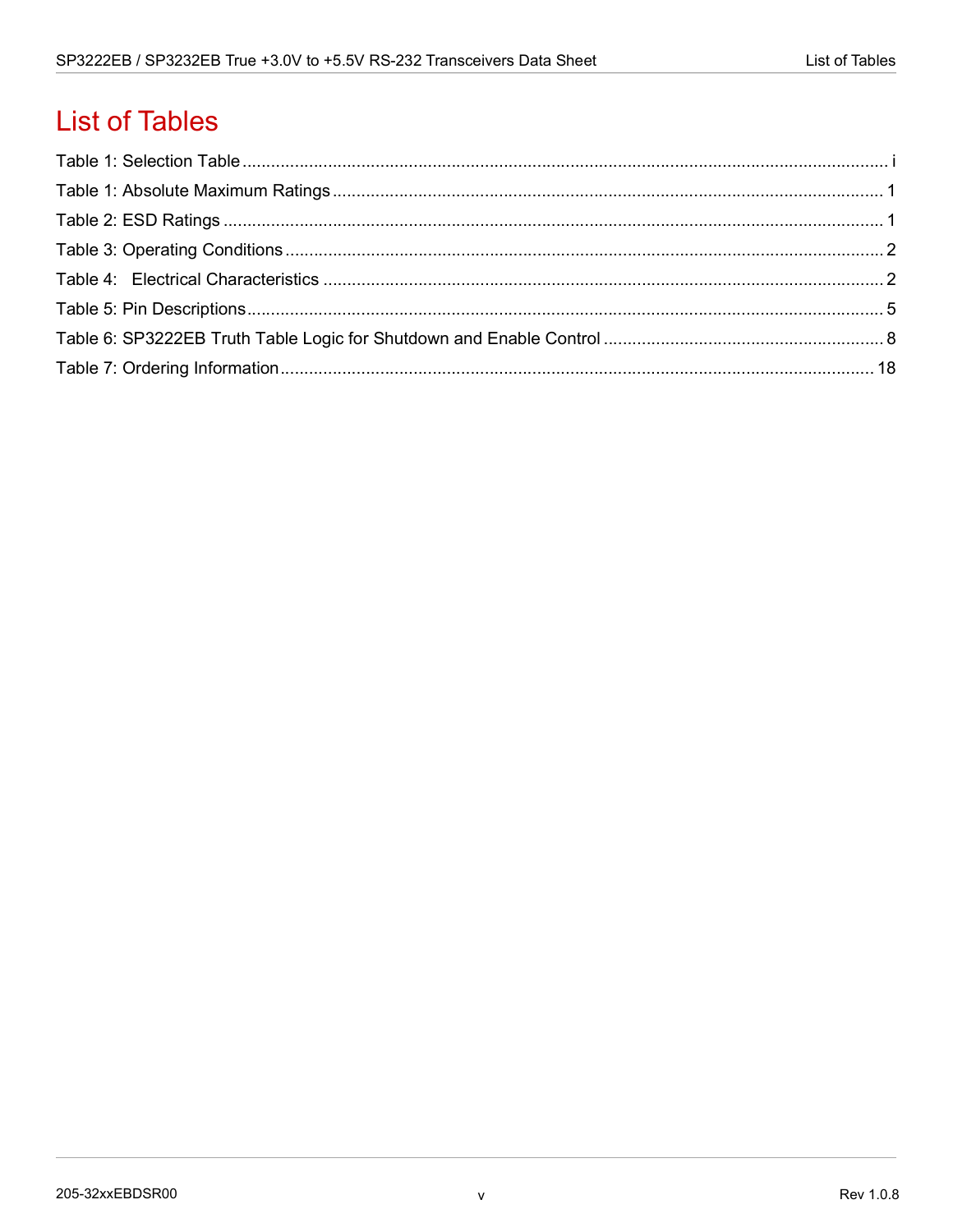# <span id="page-5-0"></span>**Specifications**

## <span id="page-5-1"></span>Absolute Maximum Ratings

**Important:** These are stress ratings only and functional operation of the device at these ratings or any other above those indicated in the operation sections of the specifications below is not implied. Exposure to absolute maximum rating conditions for extended periods of time may affect reliability and cause permanent damage to the device.

#### <span id="page-5-3"></span>**Table 1: Absolute Maximum Ratings**

| <b>Parameter</b>                                    | <b>Minimum</b> | <b>Units</b> |                   |  |  |  |
|-----------------------------------------------------|----------------|--------------|-------------------|--|--|--|
| $V_{\rm CC}$                                        | $-0.3$         | 6.0          | $\vee$            |  |  |  |
| $V + (1)$                                           | $-0.3$         | 7.0          | $\vee$            |  |  |  |
| $V^{(1)}$                                           | $-7.0$         | 0.3          | $\vee$            |  |  |  |
| $V + +  V -  (1)$                                   |                | 13           | $\vee$            |  |  |  |
| I <sub>CC</sub> (DC V <sub>CC</sub> or GND current) | 100<br>$-100$  |              | mA                |  |  |  |
| Input Voltages                                      |                |              |                   |  |  |  |
| TxIN, EN                                            | $-0.3$         | 6.0          | $\vee$            |  |  |  |
| <b>RxIN</b>                                         | $-25$          | 25           |                   |  |  |  |
| <b>Output Voltages</b>                              |                |              |                   |  |  |  |
| <b>TxOUT</b>                                        | $-13.2$        | 13.2         | $\vee$            |  |  |  |
| <b>RxOUT</b>                                        | $-0.3$         | $\vee$       |                   |  |  |  |
| <b>Short-Circuit Duration</b>                       |                |              |                   |  |  |  |
| <b>TxOUT</b>                                        | Continuous     |              |                   |  |  |  |
| Temperature                                         |                |              |                   |  |  |  |
| Storage temperature                                 | $-65$          | 150          | $^{\circ}{\rm C}$ |  |  |  |

1. **V**+ and V- can have maximum magnitudes of 7V, but their absolute difference cannot exceed 13V. 2. Driver input hysteresis is typically 250mV.

# <span id="page-5-2"></span>ESD Ratings

### <span id="page-5-4"></span>**Table 2: ESD Ratings**

| <b>Parameter</b>                                                   |         | <b>Value</b> | <b>Units</b> |
|--------------------------------------------------------------------|---------|--------------|--------------|
| HBM (Human Body Model), driver outputs and receiver inputs         |         | ±15          | kV           |
| IEC61000-4-2 Air Discharge, driver outputs and receiver inputs     | Level 4 | ±15          | kV           |
| IEC61000-4-2 Contact Discharge, driver outputs and receiver inputs | Level 4 | ±8           | kV           |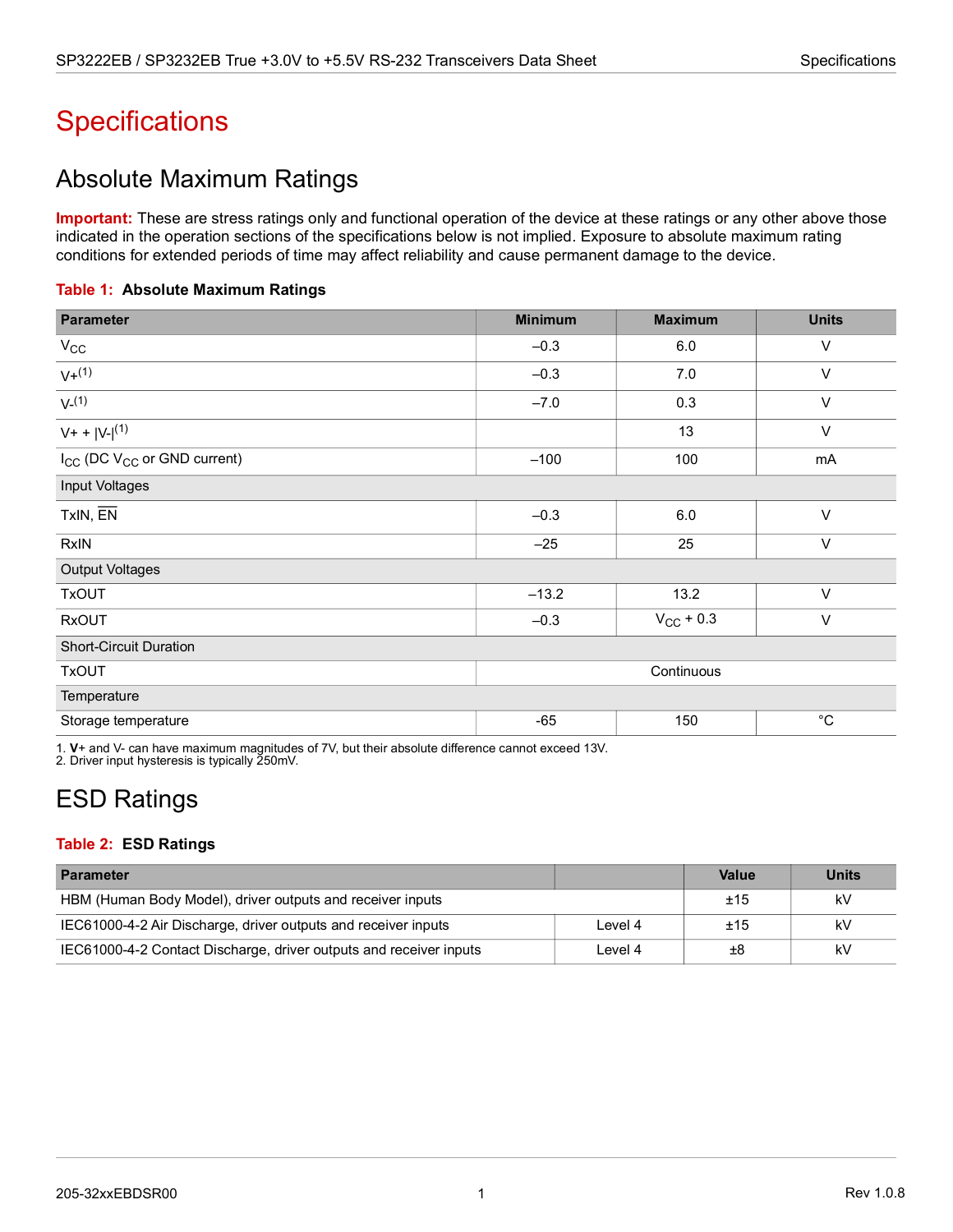## <span id="page-6-0"></span>Operating Conditions

### <span id="page-6-2"></span>**Table 3: Operating Conditions**

| <b>Parameter</b>                            | <b>Value</b> | <b>Units</b> |  |  |  |  |
|---------------------------------------------|--------------|--------------|--|--|--|--|
| Temperature                                 |              |              |  |  |  |  |
| Maximum junction temperature                | 125          | $^{\circ}C$  |  |  |  |  |
| Power Dissipation Per Package               |              |              |  |  |  |  |
| 20-pin SSOP (derate 9.25mW/°C above 70°C)   | 750          | mW           |  |  |  |  |
| 20-pin TSSOP (derate 11.1mW/°C above 70°C)  | 890          | mW           |  |  |  |  |
| 16-pin SSOP (derate 9.69mW/°C above 70°C)   | 775          | mW           |  |  |  |  |
| 16-pin TSSOP (derate 10.5mW/°C above 70°C)  | 850          | mW           |  |  |  |  |
| 16-pin NSOIC (derate 13.57mW/°C above 70°C) | 1086         | mW           |  |  |  |  |
| <b>Thermal Resistance</b>                   |              |              |  |  |  |  |
| 16-pin TSSOP O <sub>JA</sub>                | 100.4        | °C/W         |  |  |  |  |
| 16-pin TSSOP O <sub>JC</sub>                | 19.0         | °C/W         |  |  |  |  |
| 16-pin QFN O <sub>JA</sub>                  | 44.0         | °C/W         |  |  |  |  |
| 16-pin QFN O <sub>JC</sub>                  | 7.3          | °C/W         |  |  |  |  |

## <span id="page-6-1"></span>Electrical Characteristics

Unless otherwise noted, the following specifications apply for  $V_{CC}$  = 3.0V to 5.5V with T<sub>AMB</sub> = T<sub>MIN</sub> to T<sub>MAX</sub>,  $C1 - C4 = 0.1 \mu F$ .

### <span id="page-6-3"></span>**Table 4: Electrical Characteristics**

| <b>Parameter</b>                  | <b>Test Condition</b>                                                                                        | <b>Minimum</b> | <b>Typical</b> | <b>Maximum</b> | <b>Units</b> |  |  |
|-----------------------------------|--------------------------------------------------------------------------------------------------------------|----------------|----------------|----------------|--------------|--|--|
| <b>DC Characteristics</b>         |                                                                                                              |                |                |                |              |  |  |
| Supply current                    | No load, $V_{CC}$ = 3.3V, $T_{AMB}$ = 25°C,<br>TxIN = GND or $V_{CC}$                                        |                | 0.3            | 1.0            | mA           |  |  |
| Shutdown supply current           | $\overline{\text{SHDN}}$ = GND, V <sub>CC</sub> = 3.3V, T <sub>AMB</sub> = 25°C,<br>$TxIN = V_{CC}$ or GND   |                | 1.0            | 10             | μA           |  |  |
| Logic Inputs and Receiver Outputs |                                                                                                              |                |                |                |              |  |  |
| Input logic threshold LOW         | TxIN, $\overline{EN}$ , $\overline{SHDN}$ <sup>(1)</sup>                                                     | <b>GND</b>     |                | 0.8            | $\vee$       |  |  |
| Input logic threshold HIGH        | $V_{CC}$ = 3.3 $V^{(1)}$                                                                                     | 2.0            |                | $V_{\rm CC}$   | $\vee$       |  |  |
| Input logic threshold HIGH        | $V_{CC}$ = 5.0V <sup>(1)</sup>                                                                               | 2.4            |                | $V_{\rm CC}$   | $\vee$       |  |  |
| Input leakage current             | TxIN, $\overline{EN}$ , $\overline{SH}DN$ , T <sub>AMB</sub> = 25°C, V <sub>IN</sub> = 0V to V <sub>CC</sub> |                | ±0.01          | ±1.0           | μA           |  |  |
| Output leakage current            | Receivers disabled, $V_{OUT}$ = 0V to $V_{CC}$                                                               |                | ±0.05          | ±10            | μA           |  |  |
| Output voltage LOW                | $I_{\text{OUT}}$ = 1.6mA                                                                                     |                |                | 0.4            | $\vee$       |  |  |
| Output voltage HIGH               | $I_{\text{OUT}} = -1.0 \text{mA}$                                                                            | $V_{CC}$ - 0.6 | $V_{CC}$ - 0.1 |                | $\vee$       |  |  |
| <b>Driver Outputs</b>             |                                                                                                              |                |                |                |              |  |  |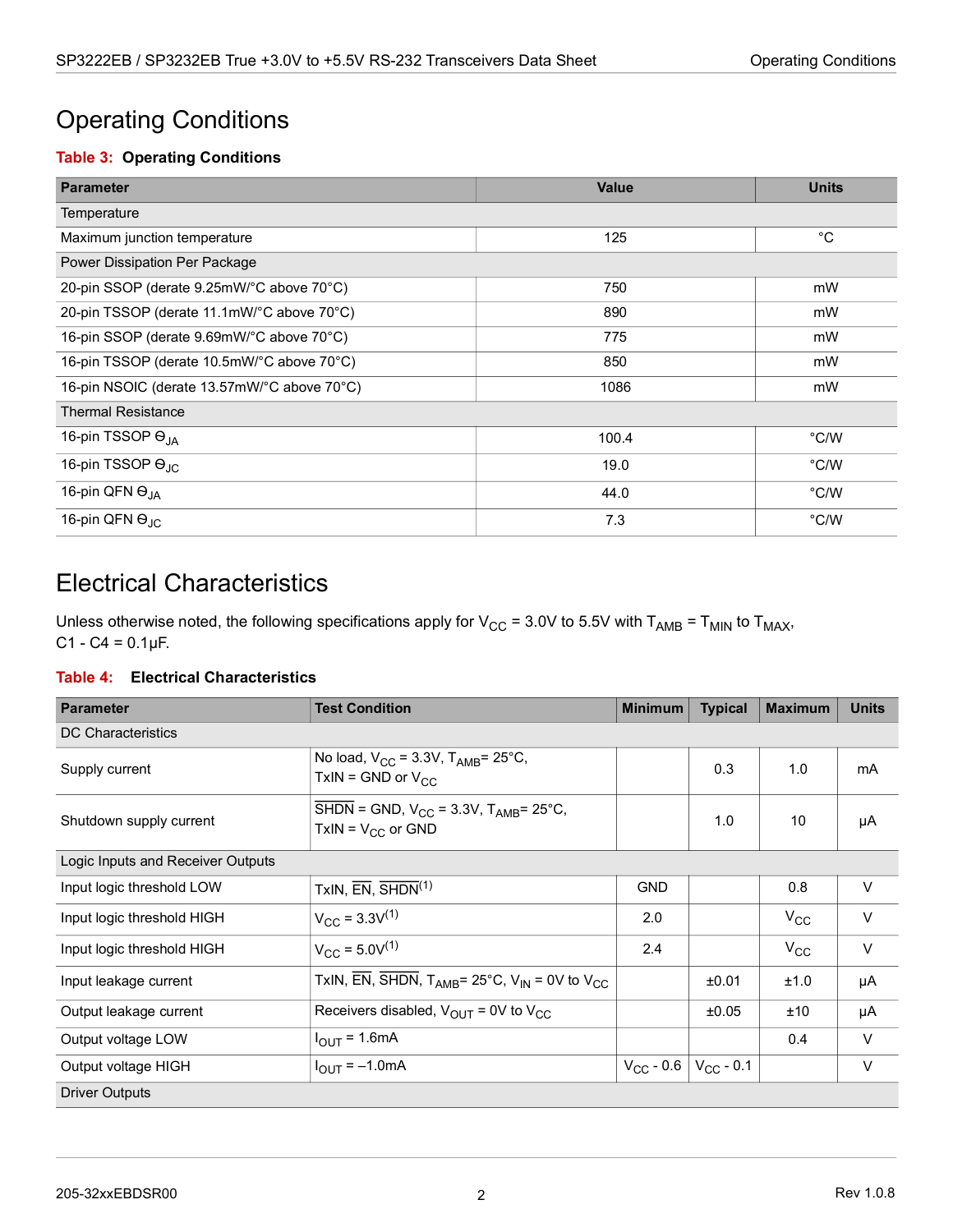### **Table 4: (Continued) Electrical Characteristics**

| <b>Parameter</b>                             | <b>Test Condition</b>                                                                                                                                   | <b>Minimum</b> | <b>Typical</b> | <b>Maximum</b> | <b>Units</b> |
|----------------------------------------------|---------------------------------------------------------------------------------------------------------------------------------------------------------|----------------|----------------|----------------|--------------|
| Output voltage swing                         | All driver outputs loaded with $3k\Omega$ to GND,<br>$T_{\text{AMB}}$ = 25°C                                                                            | ±5.0           | ±5.4           |                | $\vee$       |
| Output resistance                            | $V_{CC}$ = V+ = V- = 0V, to $V_{OUT}$ = ±2V                                                                                                             | 300            |                |                | Ω            |
| Output Short-circuit current                 | $V_{\text{OUT}} = 0V$                                                                                                                                   |                | ±35            | ±60            | mA           |
| Output leakage current                       | $V_{CC}$ = 0V or 3.0V to 5.5V, $V_{OUT}$ = ±12V, drivers<br>disabled                                                                                    |                |                | ±25            | μA           |
| Receiver Inputs                              |                                                                                                                                                         |                |                |                |              |
| Input voltage range                          |                                                                                                                                                         | $-15$          |                | 15             | $\vee$       |
| Input threshold LOW                          | $V_{\rm CC}$ = 3.3V                                                                                                                                     | 0.6            | 1.2            |                | V            |
| Input threshold LOW                          | $V_{CC}$ = 5.0V                                                                                                                                         | 0.8            | 1.5            |                | $\vee$       |
| Input threshold HIGH                         | $V_{CC}$ = 3.3V                                                                                                                                         |                | 1.5            | 2.4            | $\vee$       |
| Input threshold HIGH                         | $V_{CC}$ = 5.0V                                                                                                                                         |                | 1.8            | 2.4            | $\vee$       |
| Input hysteresis                             |                                                                                                                                                         |                | 0.3            |                | $\vee$       |
| Input resistance                             |                                                                                                                                                         | 3              | 5              | $\overline{7}$ | $k\Omega$    |
| <b>Timing Characteristics</b>                |                                                                                                                                                         |                |                |                |              |
| Maximum data rate                            | $R_1 = 3k\Omega$ , $C_1 = 1000pF$ , one driver active                                                                                                   | 250            |                |                | kbps         |
| Receiver propagation delay, t <sub>PHI</sub> | Receiver input to receiver output, $C_1 = 150pF$                                                                                                        |                | 0.15           |                | μs           |
| Receiver propagation delay, t <sub>PLH</sub> | Receiver input to receiver output, $C_1 = 150pF$                                                                                                        |                | 0.15           |                | μs           |
| Receiver output enable time                  |                                                                                                                                                         |                | 200            |                | ns           |
| Receiver output disable time                 |                                                                                                                                                         |                | 200            |                | ns           |
| Driver skew                                  | It <sub>PHL</sub> -t <sub>PLH</sub>  , T <sub>AMB</sub> = 25°C                                                                                          |                | 100            |                | ns           |
| Receiver skew                                | It <sub>PHL</sub> -t <sub>PLH</sub>                                                                                                                     |                | 50             |                | ns           |
| Transition-region slew rate                  | $V_{CC}$ = 3.3V, R <sub>I</sub> = 3kΩ, C <sub>I</sub> = 1000pF,<br>T <sub>AMB</sub> = 25°C, measurements taken from -3.0V<br>to +3.0V or +3.0V to -3.0V |                |                | 30             | $V/\mu s$    |

1. Driver input hysteresis is typically 250mV.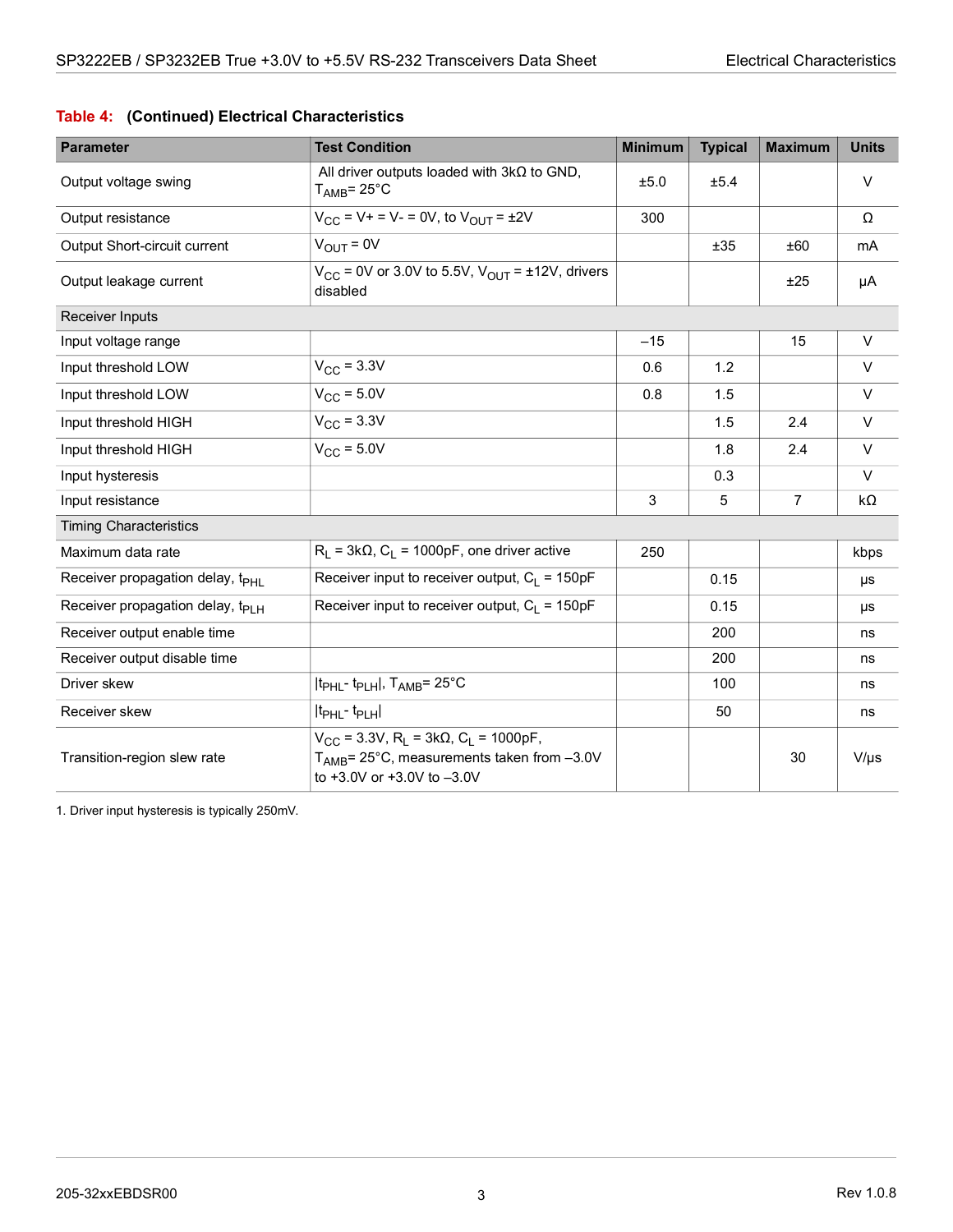<span id="page-8-0"></span>

<span id="page-8-2"></span><span id="page-8-1"></span>

<span id="page-8-4"></span>Supply Voltage (V)

<span id="page-8-5"></span><span id="page-8-3"></span>**Figure 6: Transmitter Output Voltage vs. Supply Voltage**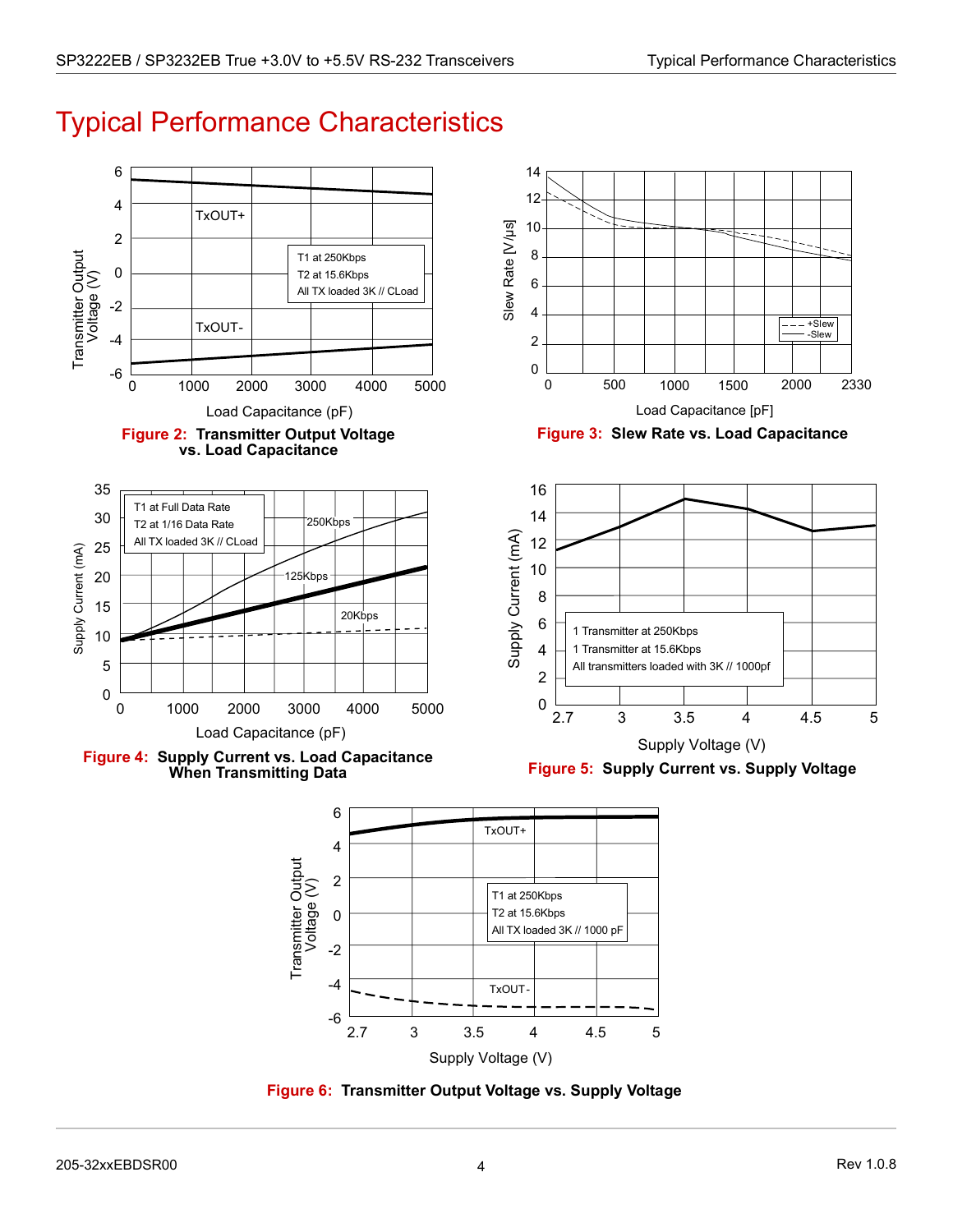# <span id="page-9-0"></span>Pin Information

## <span id="page-9-1"></span>Pin Configurations



### **Figure 7: Pinout Configurations for the SP3222EB and SP3232EB**

## <span id="page-9-3"></span><span id="page-9-2"></span>Pin Descriptions

### <span id="page-9-4"></span>**Table 5: Pin Descriptions**

|             | <b>Function / Description</b>                                                                                              | <b>Pin Number</b>           |                                             |                 |  |
|-------------|----------------------------------------------------------------------------------------------------------------------------|-----------------------------|---------------------------------------------|-----------------|--|
| <b>Pin</b>  |                                                                                                                            | <b>SP3222EB</b>             |                                             | <b>SP3232EB</b> |  |
| <b>Name</b> |                                                                                                                            | <b>SSOP</b><br><b>TSSOP</b> | <b>SSOP</b><br><b>TSSOP</b><br><b>NSOIC</b> | <b>QFN</b>      |  |
| EN          | Receiver enable. Apply logic LOW for normal operation.<br>Apply logic HIGH to disable the receiver outputs (high-Z state). |                             |                                             |                 |  |
| $C1+$       | Positive terminal of the voltage doubler charge-pump capacitor.                                                            | $\overline{2}$              | 1                                           | 15              |  |
| $V^+$       | 5.5V output generated by the charge pump.                                                                                  | 3                           | $\overline{2}$                              | 16              |  |
| $C1-$       | Negative terminal of the voltage doubler charge-pump capacitor.                                                            | 4                           | 3                                           | 1               |  |
| $C2+$       | Positive terminal of the inverting charge-pump capacitor.                                                                  | 5                           | 4                                           | $\overline{2}$  |  |
| $C2-$       | Negative terminal of the inverting charge-pump capacitor.                                                                  | 6                           | 5                                           | 3               |  |
| $V -$       | -5.5V output generated by the charge pump.                                                                                 | 7                           | 6                                           | $\overline{4}$  |  |
| $T_1$ OUT   | RS-232 driver output.                                                                                                      | 17                          | 14                                          | 12              |  |
| $T2$ OUT    | RS-232 driver output.                                                                                                      | 8                           | $\overline{7}$                              | 5               |  |
| $R_1$ IN    | RS-232 receiver input.                                                                                                     | 16                          | 13                                          | 11              |  |
| $R_2$ IN    | RS-232 receiver input.                                                                                                     | 9                           | 8                                           | 6               |  |
| $R_1$ OUT   | TTL / CMOS receiver output.                                                                                                | 15                          | 12                                          | 10              |  |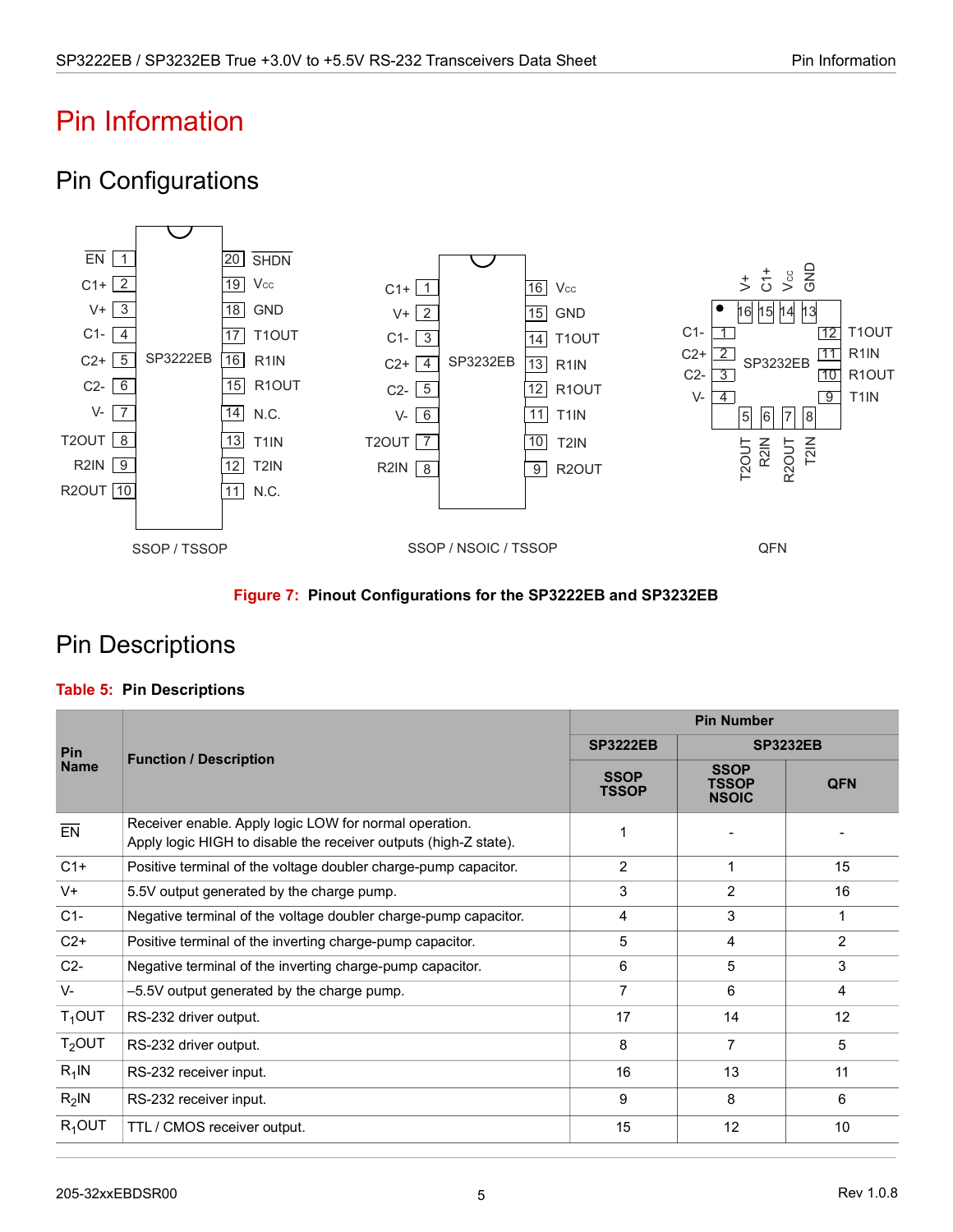#### **Table 5: Pin Descriptions**

|              | <b>Function / Description</b>                                                                                                                          | <b>Pin Number</b>           |                                             |                 |  |
|--------------|--------------------------------------------------------------------------------------------------------------------------------------------------------|-----------------------------|---------------------------------------------|-----------------|--|
| <b>Pin</b>   |                                                                                                                                                        | <b>SP3222EB</b>             |                                             | <b>SP3232EB</b> |  |
| <b>Name</b>  |                                                                                                                                                        | <b>SSOP</b><br><b>TSSOP</b> | <b>SSOP</b><br><b>TSSOP</b><br><b>NSOIC</b> | <b>QFN</b>      |  |
| $R2$ OUT     | TTL / CMOS receiver output.                                                                                                                            | 10                          | 9                                           | 7               |  |
| $T_1$ IN     | TTL / CMOS driver input.                                                                                                                               | 13                          | 11                                          | 9               |  |
| $T2$ IN      | TTL / CMOS driver input.                                                                                                                               | 12                          | 10                                          | 8               |  |
| <b>GND</b>   | Ground.                                                                                                                                                | 18                          | 15                                          | 13              |  |
| $V_{\rm CC}$ | 3.0V to 5.5V supply voltage.                                                                                                                           | 19                          | 16                                          | 14              |  |
| <b>SHDN</b>  | Shutdown control Input. Drive HIGH for normal device operation.<br>Drive LOW to shutdown the drivers (high-Z output) and the on-board<br>power supply. | 20                          |                                             |                 |  |
| N. C.        | No connect.                                                                                                                                            | 11, 14                      |                                             |                 |  |

# <span id="page-10-0"></span>Typical Operating Circuits



<span id="page-10-1"></span>



<span id="page-10-2"></span>

.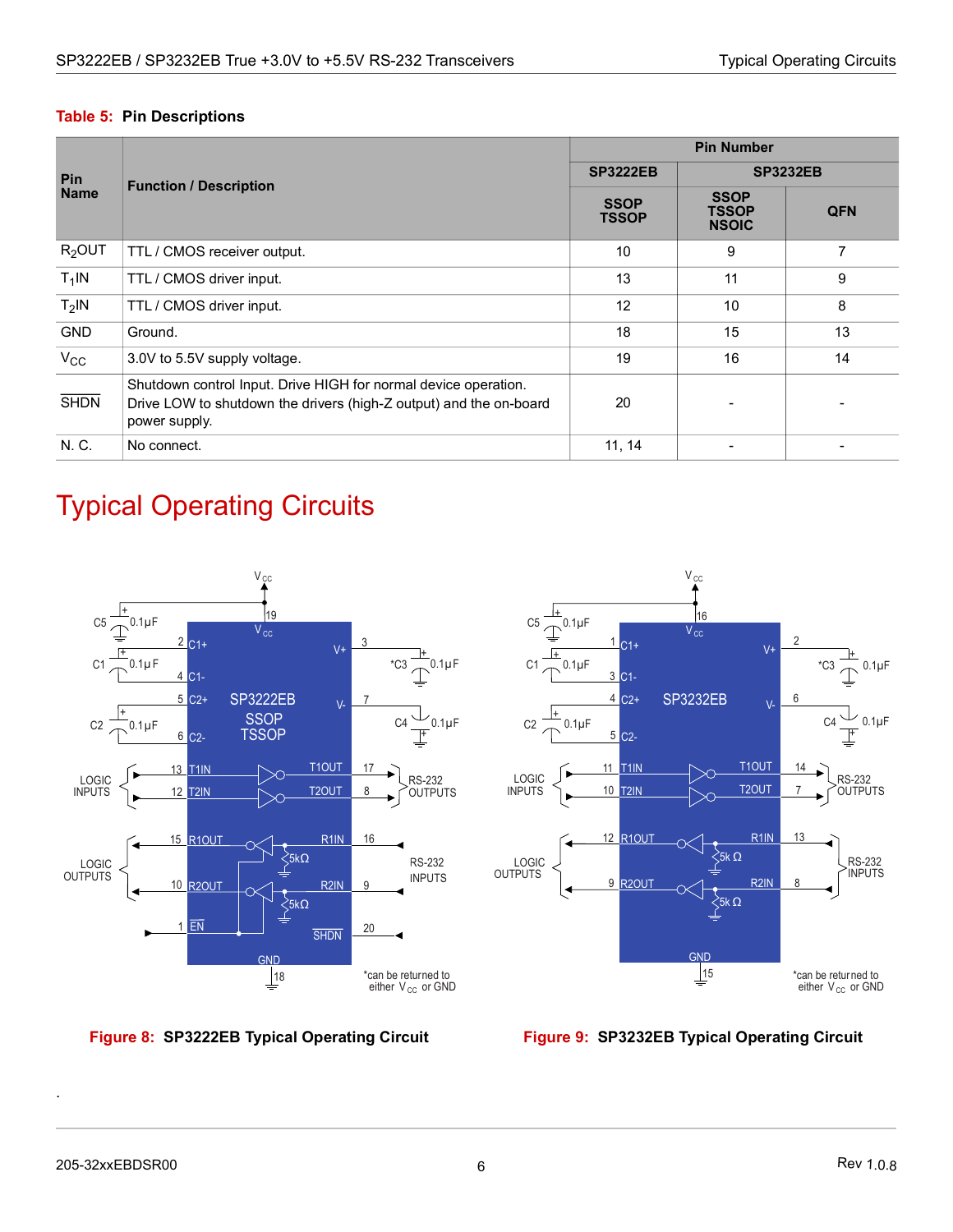# <span id="page-11-0"></span>**Description**

The SP3222EB / SP3232EB transceivers meet the EIA / TIA-232 and ITU-T V.28/V.24 communication protocols and can be implemented in battery-powered, portable, or hand-held applications such as notebook or palmtop computers. The SP3222EB / SP3232EB devices feature MaxLinear's proprietary on-board charge pump circuitry that generates ±5.5V for RS-232 voltage levels from a single 3.0V to 5.5V power supply. This series is ideal for 3.3V-only systems, mixed 3.3V to 5.5V systems, or 5.0V-only systems that require true RS-232 performance. The SP3222EB / SP3232EB devices can operate at a data rate of 250kbps when fully loaded.

The SP3222EB and SP3232EB are 2-driver / 2-receiver devices ideal for portable or hand-held applications. The SP3222EB features a 1µA shutdown mode that reduces power consumption and extends battery life in portable systems. Its receivers remain active in shutdown mode, allowing external devices such as modems to be monitored using only 1µA supply current.

# <span id="page-11-1"></span>Theory of Operation

The SP3222EB/SP3232EB series is made up of three basic circuit blocks:

- 1. Drivers
- 2. Receivers
- 3. The MaxLinear proprietary charge pump

### <span id="page-11-2"></span>**Drivers**

The drivers are inverting level transmitters that convert TTL or CMOS logic levels to 5.0V EIA / TIA-232 levels with an inverted sense relative to the input logic levels. Typically, the RS-232 output voltage swing is ±5.4V with no load and ±5V minimum fully loaded. The driver outputs are protected against infinite short-circuits to ground without degradation in reliability. Driver outputs will meet EIA / TIA-562 levels of ±3.7V with supply voltages as low as 2.7V.

The drivers can guarantee a data rate of 250kbps fully loaded with 3kΩ in parallel with 1000pF, ensuring compatibility with PC-to-PC communication software.

The slew rate of the driver is internally limited to a maximum of 30V/us in order to meet the EIA standards (EIA RS-232D 2.1.7, Paragraph 5). The transition of the loaded output from HIGH to LOW also meet the monotonicity requirements of the standard.

[Figure 10](#page-11-3) shows a loopback test circuit used to test the RS-232 Drivers. [Figure 11](#page-11-4) shows the test results of the loopback circuit with all drivers active at 120kbps with RS-232 loads in parallel with a 1000pF capacitor. [Figure 12](#page-12-2) shows the test results where one driver was active at 250kbps and all drivers loaded with an RS-232 receiver in parallel with 1000pF capacitors. A solid RS-232 data transmission rate of 250kbps provides compatibility with many designs in personal computer peripherals and LAN applications.



#### **Figure 10: SP3222EB / SP3232EB Driver Loopback Test Circuit**

<span id="page-11-4"></span><span id="page-11-3"></span>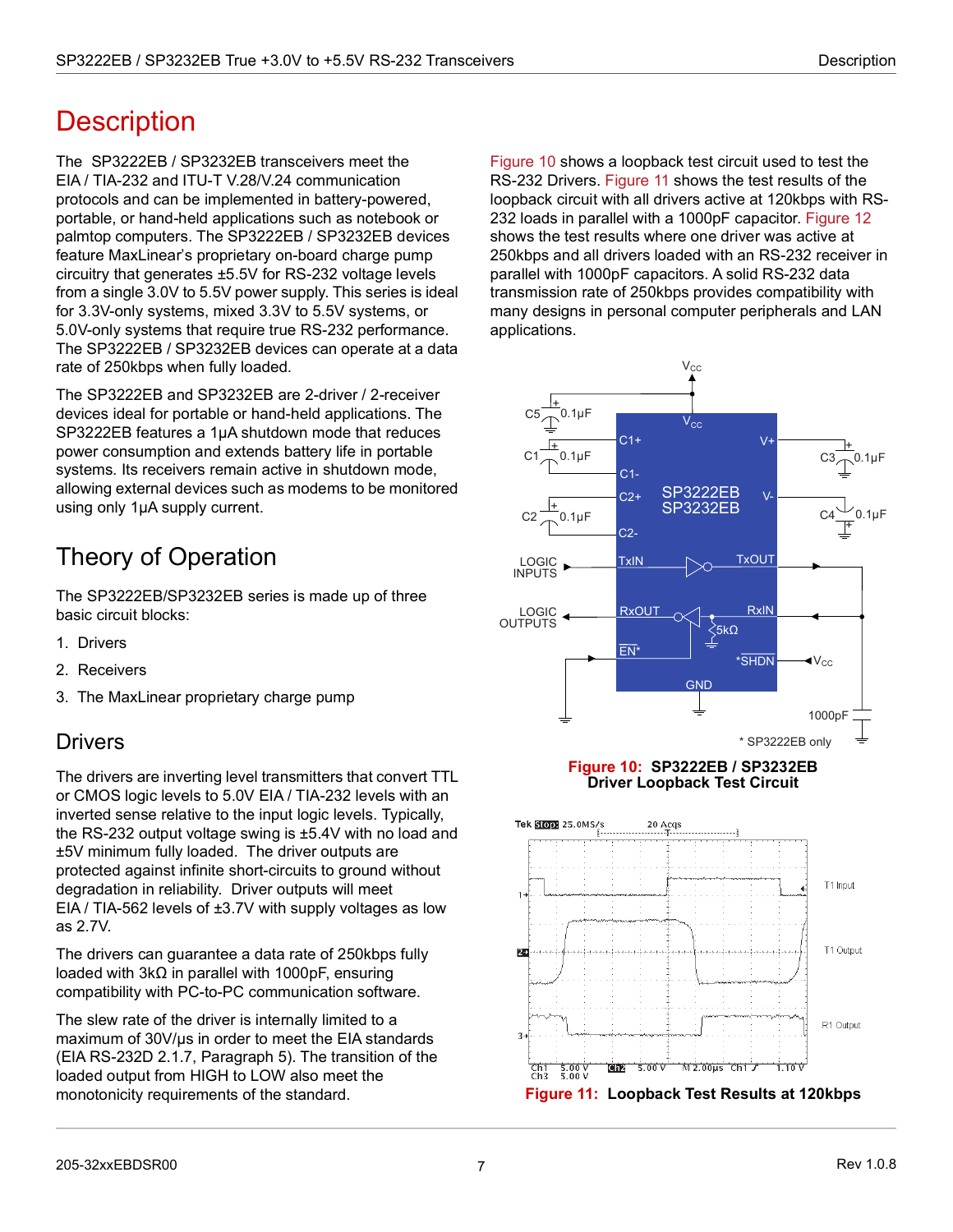

**Figure 12: Loopback Test Results at 250kbps**

<span id="page-12-2"></span>The SP3222EB driver's output stages are turned off (tristate) when the device is in shutdown mode. When the power is off, the SP3222EB device permits the outputs to be driven up to ±12V. The driver's inputs do not have pullup resistors. Designers should connect unused inputs to  $V_{CC}$  or GND.

In the shutdown mode, the supply current falls to less than 1 $\mu$ A, where  $\overline{\text{SHDN}}$  = LOW. When the SP3222EB device is shut down, the device's driver outputs are disabled (tristated) and the charge pumps are turned off with V+ pulled down to  $V_{CC}$  and V- pulled to GND. The time required to exit shutdown is typically 100µs. Connect  $\overline{\text{SHDN}}$  to V<sub>CC</sub> if the shutdown mode is not used.

### <span id="page-12-0"></span>**Receivers**

The receivers convert EIA / TIA-232 levels to TTL or CMOS logic output levels. The SP3222EB receivers have an inverting tri-state output. These receiver outputs (RxOUT) are tri-stated when the enable control EN = HIGH. In the shutdown mode, the receivers can be active or inactive. EN has no effect on TxOUT. The truth table logic of the SP3222EB driver and receiver outputs can be found in [Table 6](#page-12-3).

#### <span id="page-12-3"></span>**Table 6: SP3222EB Truth Table Logic for Shutdown and Enable Control**

| <b>SHDN</b> | <b>EN</b> | <b>TxOUT</b> | <b>RxOUT</b> |
|-------------|-----------|--------------|--------------|
|             |           | Tri-state    | Active       |
|             |           | Tri-state    | Tri-state    |
|             |           | Active       | Active       |
|             |           | Active       | Tri-state    |

Since receiver input is usually from a transmission line where long cable lengths and system interference can degrade the signal, the inputs have a typical hysteresis margin of 300mV. This ensures that the receiver is virtually immune to noisy transmission lines. Should an input be left unconnected, an internal 5kΩ pulldown resistor to ground will commit the output of the receiver to a HIGH state.

## <span id="page-12-1"></span>Charge Pump

The charge pump is an MaxLinear-patented design (U.S. 5,306,954) and uses a unique approach compared to older less-efficient designs. The charge pump still requires four external capacitors, but uses a four-phase voltage shifting technique to attain symmetrical 5.5V power supplies. The internal power supply consists of a regulated dual charge pump that provides output voltages of ±5.5V regardless of the input voltage ( $V_{CC}$ ) over the 3.0V to 5.5V range.

In most circumstances, decoupling the power supply can be achieved adequately using a 0.1µF bypass capacitor at C5 (refer to [Figure 8](#page-10-1) and [Figure 9\)](#page-10-2).

In applications that are sensitive to power-supply noise, decouple  $V_{CC}$  to ground with a capacitor of the same value as charge-pump capacitor C1. Physically connect bypass capacitors as close to the IC as possible.

The charge pump operates in a discontinuous mode using an internal oscillator. If the output voltages are less than a magnitude of 5.5V, the charge pump is enabled. If the output voltages exceed a magnitude of 5.5V, the charge pump is disabled. This oscillator controls the four phases of the voltage shifting. A description of each phase follows.

### *Phase 1:* V<sub>SS</sub> charge storage

During this phase of the clock cycle, the positive side of capacitors  $\mathsf{C}_1$  and  $\mathsf{C}_2$  are initially charged to  $\mathsf{V}_{\mathsf{CC}}.$   $\mathsf{C}_\mathsf{I}^+$  is then switched to GND and the charge in  $\mathsf{C_1}^-$  is transferred to C $_2^-$ . Since C $_2^+$  is connected to V $_{\rm CC}$ , the voltage potential across capacitor  $C_2$  is now 2 times  $V_{CC}$ .

### *Phase 2: V<sub>SS</sub> transfer*

Phase two of the clock connects the negative terminal of  $C_2$ to the  $V_{SS}$  storage capacitor and the positive terminal of  $C_2$ to GND. This transfers a negative generated voltage to  $C_3$ . This generated voltage is regulated to a minimum voltage of –5.5V. Simultaneous with the transfer of the voltage to  $C_3$ , the positive side of capacitor  $C_1$  is switched to  $V_{CC}$  and the negative side is connected to GND.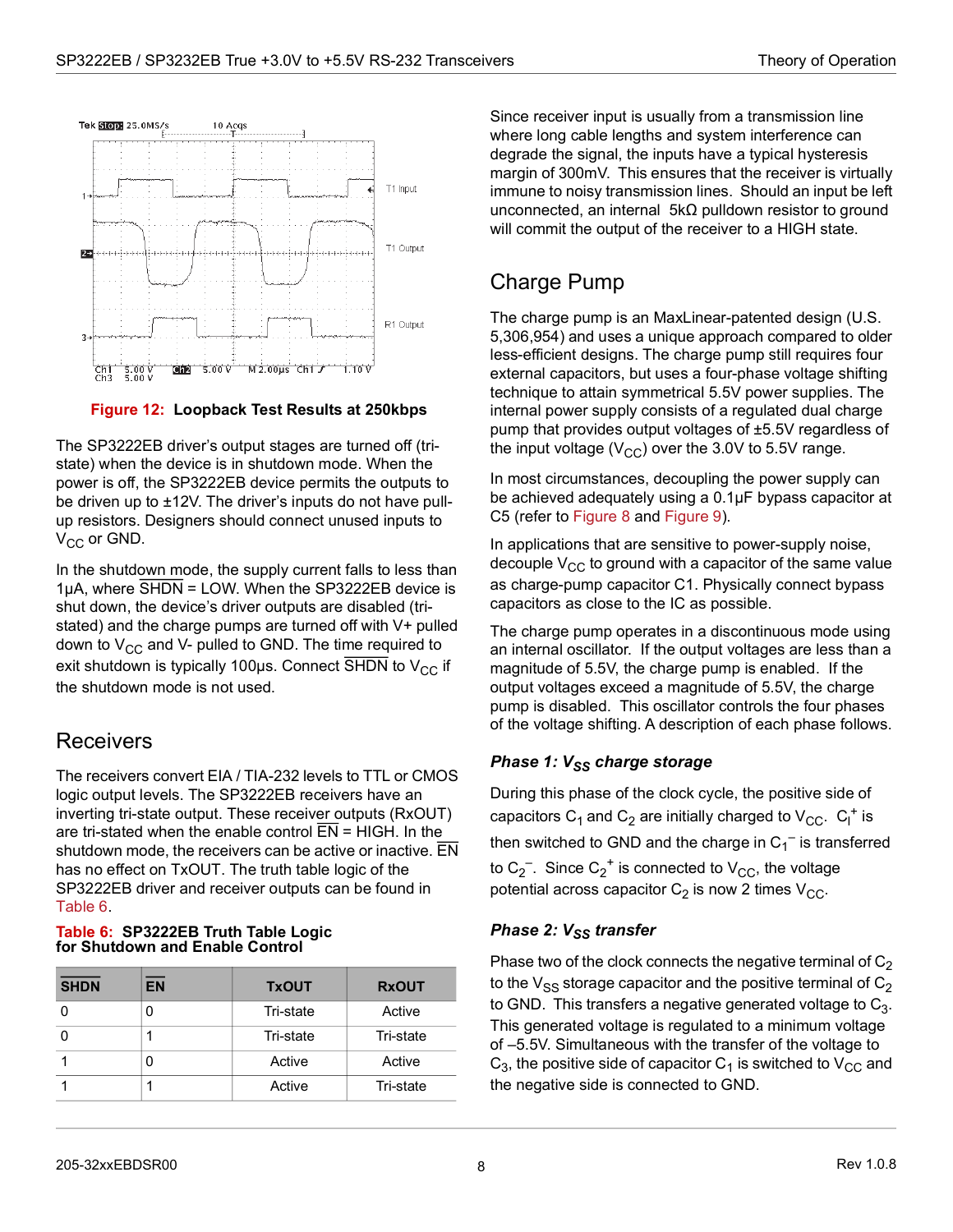### *Phase 3: V<sub>DD</sub> charge storage*

The third phase of the clock is identical to the first phase; the charge transferred in  $C_1$  produces  $-V_{CC}$  in the negative terminal of  $C_1$ , which is applied to the negative side of capacitor  $\textsf{C}_2$ . Since  $\textsf{C_2}^+$  is at  $\textsf{V}_{\textsf{CC}}$ , the voltage potential across  $C_2$  is 2 times  $V_{CC}$ .

### **Phase 4: V<sub>DD</sub> transfer**

The fourth phase of the clock connects the negative terminal of  $C_2$  to GND, and transfers this positive generated voltage across  $C_2$  to  $C_4$ , the  $V_{DD}$  storage capacitor. This voltage is regulated to 5.5V. At this voltage, the internal oscillator is disabled. Simultaneous with the transfer of the voltage to  $C_4$ , the positive side of capacitor  $C_1$  is switched to  $V_{CC}$  and the negative side is connected to GND, allowing the charge pump cycle to begin again. The charge pump cycle will continue as long as the operational conditions for the internal oscillator are present.

Since both V+ and V- are separately generated from  $V_{CC}$ , in a no-load condition V+ and V- will be symmetrical. Older charge pump approaches that generate V- from V+ will show a decrease in the magnitude of V- compared to V+ due to the inherent inefficiencies in the design.

The clock rate for the charge pump typically operates at greater than 250kHz. The external capacitors can be as low as 0.1µF with a 16V breakdown voltage rating.



**Figure 13: Charge Pump — Phase 1**

<span id="page-13-0"></span>

<span id="page-13-1"></span>**Figure 14: Charge Pump — Phase 2**



**Figure 15: Charge Pump Waveforms**

<span id="page-13-2"></span>

**Figure 16: Charge Pump — Phase 3**

<span id="page-13-3"></span>

<span id="page-13-4"></span>**Figure 17: Charge Pump — Phase 4**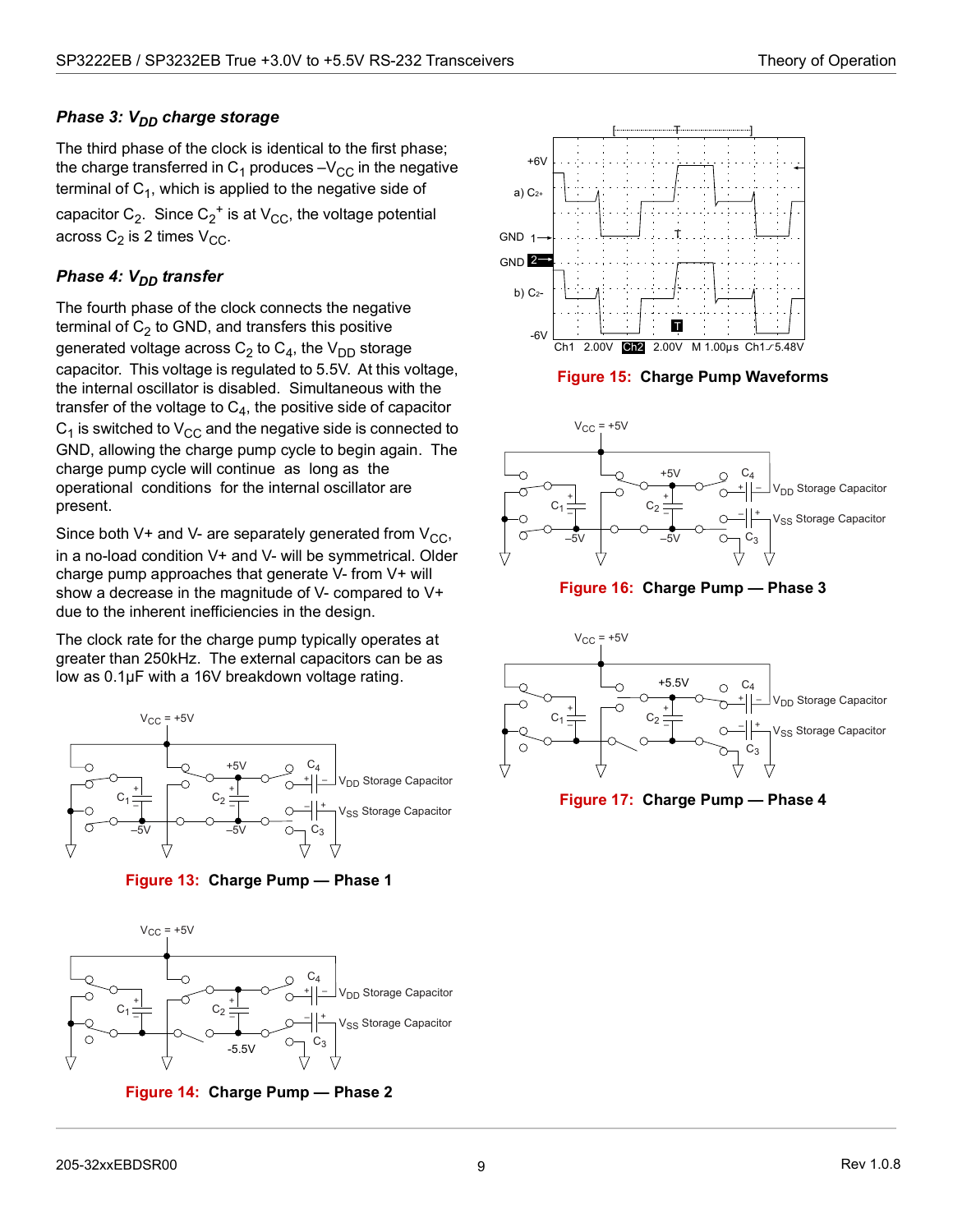### <span id="page-14-0"></span>ESD Tolerance

The SP3222EB / SP3232EB Series incorporates ruggedized ESD cells on all driver output and receiver input pins. The ESD structure is improved over our previous family for more rugged applications and environments sensitive to electro-static discharges and associated transients. The improved ESD tolerance is at least ±15kV without damage nor latch-up.

There are different methods of ESD testing applied:

- **a.** MIL-STD-883, Method 3015.7
- **b.** IEC61000-4-2 Air-Discharge
- **c.** IEC61000-4-2 Direct Contact

The Human Body Model has been the generally accepted ESD testing method for semiconductors. This method is also specified in MIL-STD-883, Method 3015.7 for ESD testing. The premise of this ESD test is to simulate the human body's potential to store electro-static energy and discharge it to an integrated circuit. The simulation is performed by using a test model as shown in [Figure 18](#page-14-1). This method will test the IC's capability to withstand an ESD transient during normal handling such as in manufacturing areas where the IC's tend to be handled frequently.



<span id="page-14-1"></span>

The IEC61000-4-2, formerly IEC801-2, is generally used for testing ESD on equipment and systems. System manufacturers must guarantee a certain amount of ESD protection since the system itself is exposed to the outside environment and human presence. The premise with IEC61000-4-2 is that the system is required to withstand an amount of static electricity when ESD is applied to points and surfaces of the equipment that are accessible to personnel during normal usage. The transceiver IC receives most of the ESD current when the ESD source is applied to the connector pins. The test circuit for IEC61000-4-2 is shown on [Figure 19.](#page-14-2) There are two methods within IEC61000-4-2, the Air Discharge method and the Contact Discharge method.



#### **Figure 19: ESD Test Circuit for IEC61000-4-2**

<span id="page-14-2"></span>With the Air Discharge Method, an ESD voltage is applied to the equipment under test (EUT) through air. This simulates an electrically charged person ready to connect a cable onto the rear of the system only to find an unpleasant zap just before the person touches the back panel. The high energy potential on the person discharges through an arcing path to the rear panel of the system before he or she even touches the system. This energy, whether discharged directly or through air, is predominantly a function of the discharge current rather than the discharge voltage. Variables with an air discharge such as approach speed of the object carrying the ESD potential to the system and humidity will tend to change the discharge current. For example, the rise time of the discharge current varies with the approach speed.

The Contact Discharge Method applies the ESD current directly to the EUT. This method was devised to reduce the unpredictability of the ESD arc. The discharge current rise time is constant since the energy is directly transferred without the air-gap arc. In situations such as hand held systems, the ESD charge can be directly discharged to the equipment from a person already holding the equipment. The current is transferred on to the keypad or the serial port of the equipment directly and then travels through the PCB and finally to the IC.

The circuit model in [Figure 18](#page-14-1) and [Figure 19](#page-14-2) represent the typical ESD testing circuit used for all three methods. The  $C_S$  is initially charged with the DC power supply when the first switch (SW1) is on. Now that the capacitor is charged, the second switch (SW2) is on while SW1 switches off.The voltage stored in the capacitor is then applied through  $R<sub>S</sub>$ , the current limiting resistor, onto the device under test (DUT). In ESD tests, the SW2 switch is pulsed so that the device under test receives a duration of voltage.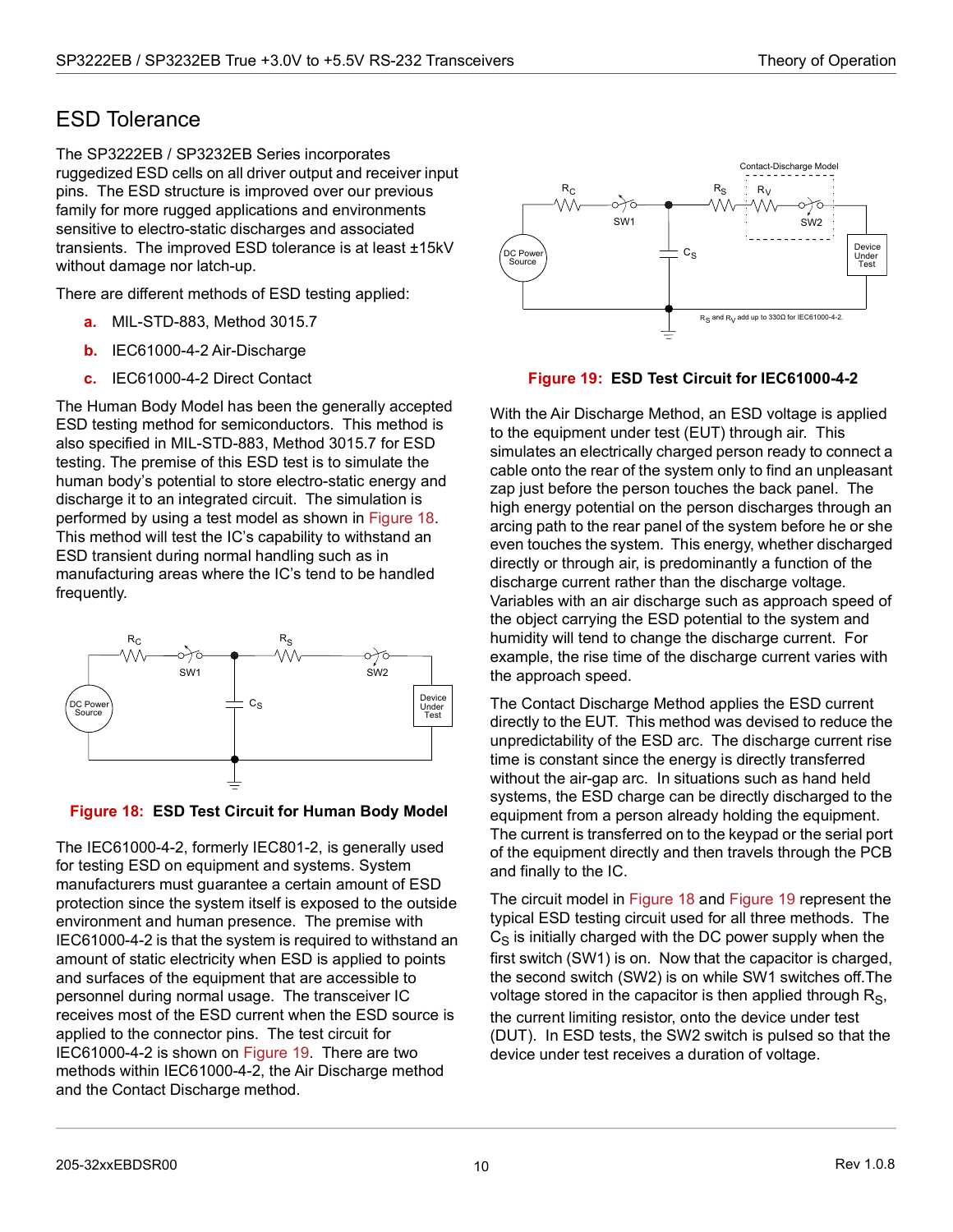For the Human Body Model, the current limiting resistor (R<sub>S</sub>) and the source capacitor (C<sub>S</sub>) are 1.5k $\Omega$  and 100pF, respectively. For IEC-61000-4-2, the current limiting resistor ( $R_S$ ) and the source capacitor ( $C_S$ ) are 330 $\Omega$  and 150pF, respectively.

The higher  $C_S$  value and lower  $R_S$  value in the IEC61000-4-2 model are more stringent than the Human Body Model. The larger storage capacitor injects a higher voltage to the test point when SW2 is switched on. The lower current limiting resistor increases the current charge onto the test point.



<span id="page-15-0"></span>**Figure 20: ESD Test Waveform for IEC61000-4-2**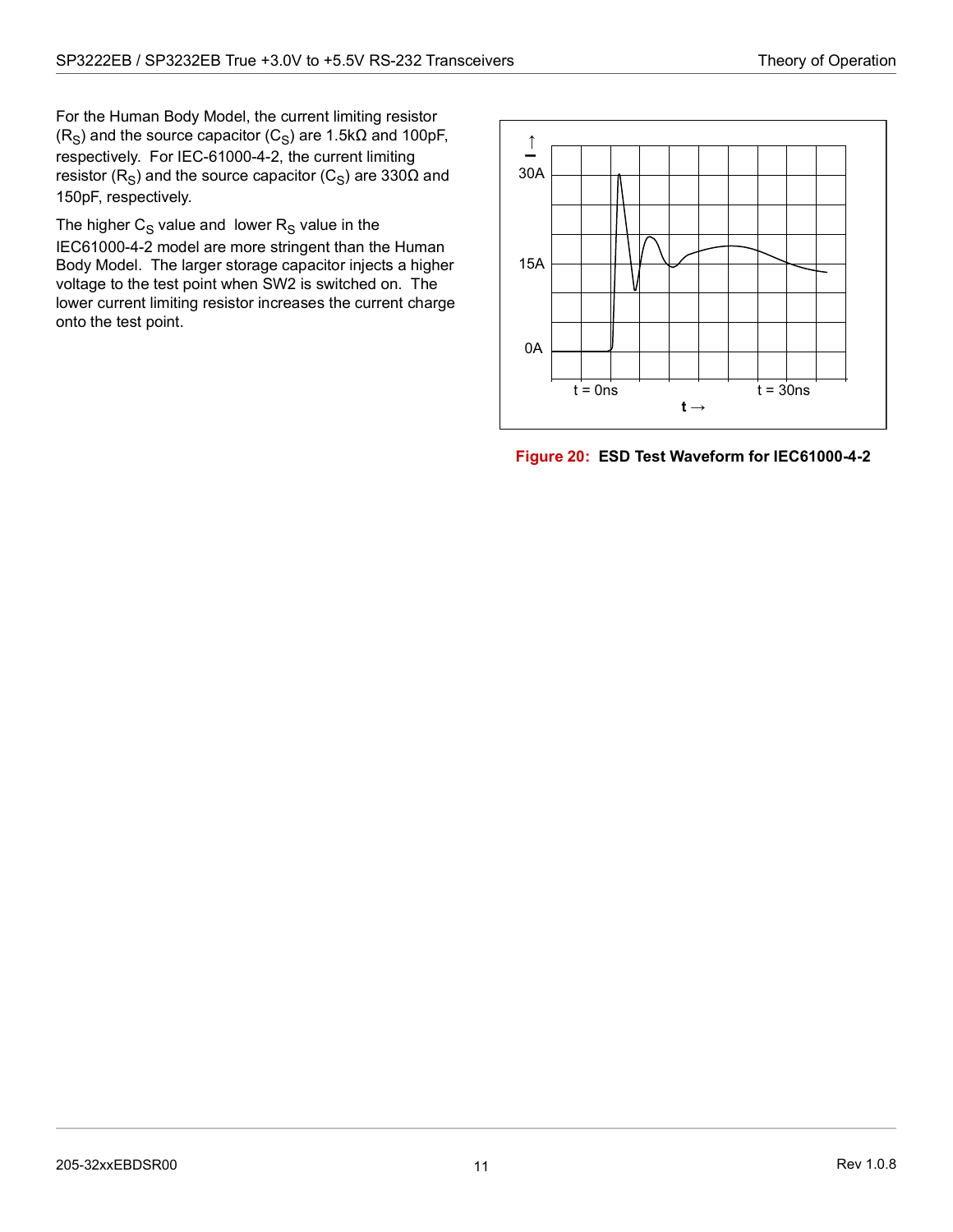# <span id="page-16-0"></span>Mechanical Dimensions

### <span id="page-16-1"></span>SSOP20



|           | Drawing No: POD-00000119 |
|-----------|--------------------------|
| Revision: |                          |

#### **Figure 21: Mechanical Dimensions, SSOP20**

 $0.65$  BSC

1.25 REF

0.25 BSC

 $4^{\circ}$ 

 $0.09$  $\overline{O}$ 

 $0.55$  0.75 0.95 0.022 0.030 0.037

 $6.90$  7.20 7.50 .272 0.283 0.295

 $\overline{20}$ 

 $\overline{8}$  $\overline{0}$ 

 $0.004$ 

 $\mathsf{e}% _{t}\left( t\right) \equiv\mathsf{e}_{t}\left( t\right) ,$  $\mathsf L$ 

 $L1$ 

 $L2$ 

 $R1$ 

 $\overline{\theta}$ 

<span id="page-16-2"></span> $\mathsf D$  $\overline{N}$   $0.026$  BSC

0.049 REF

0.010 BSC

 $4^*$  $\overline{8}$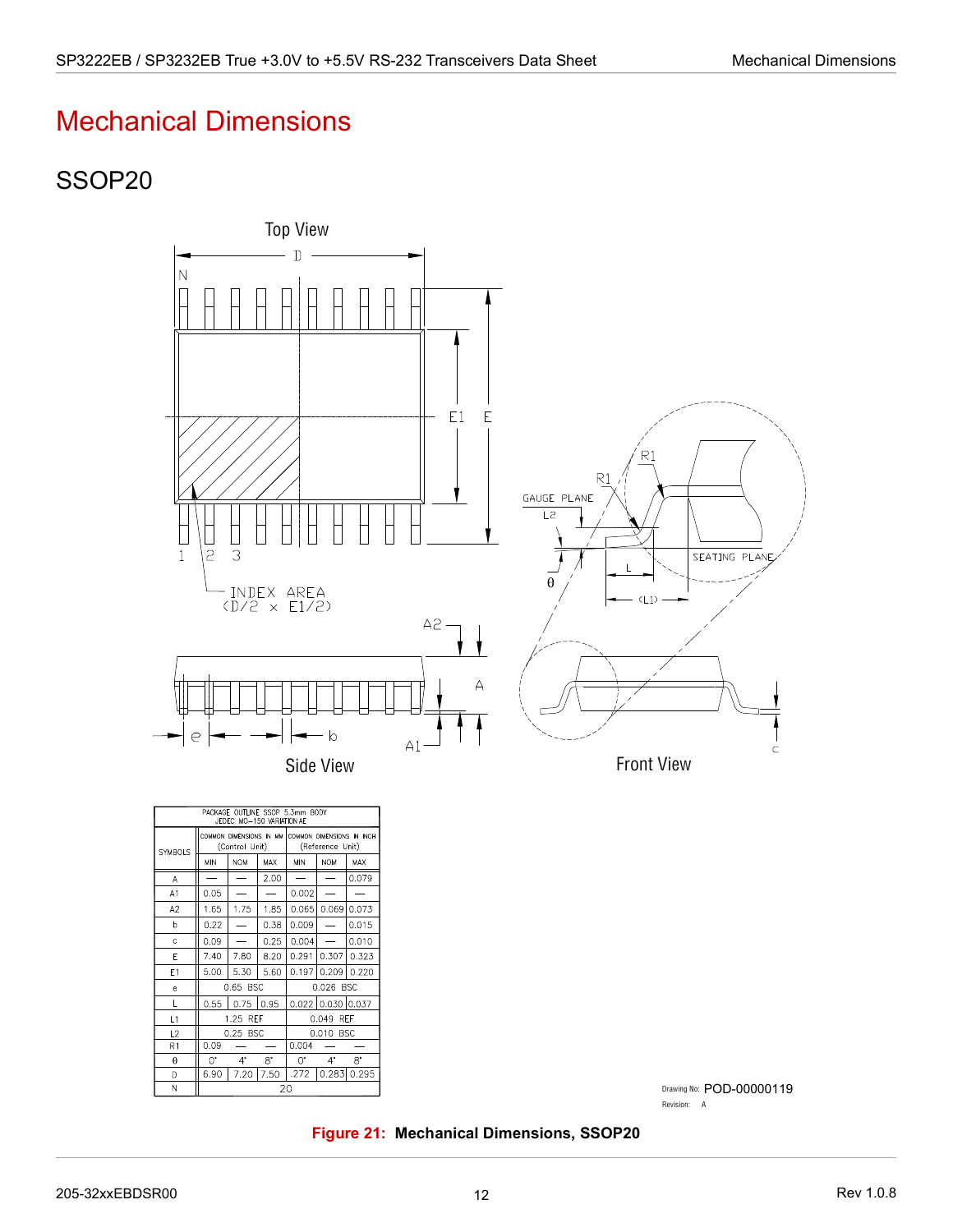## <span id="page-17-0"></span>SSOP16





| PACKAGE OUTLINE SSOP 5.3mm BODY<br>JEDEC MO-150 VARIATION AC |                                           |                    |      |                                               |                   |       |  |
|--------------------------------------------------------------|-------------------------------------------|--------------------|------|-----------------------------------------------|-------------------|-------|--|
| <b>SYMBOLS</b>                                               | COMMON DIMENSIONS IN MM<br>(Control Unit) |                    |      | COMMON DIMENSIONS IN INCH<br>(Reference Unit) |                   |       |  |
|                                                              | <b>MIN</b>                                | <b>NOM</b>         | MAX  | MIN                                           | <b>NOM</b>        | MAX   |  |
| Α                                                            |                                           |                    | 2.00 |                                               |                   | 0.079 |  |
| A1                                                           | 0.05                                      |                    |      | 0.002                                         |                   |       |  |
| A <sub>2</sub>                                               | 1.65                                      | 1.75               | 1.85 | 0.065                                         | 0.069             | 0.073 |  |
| b                                                            | 0.22                                      |                    | 0.38 | 0.009                                         |                   | 0.015 |  |
| Ċ                                                            | 0.09                                      |                    | 0.25 | 0.004                                         |                   | 0.010 |  |
| E                                                            | 7.40                                      | 7.80               | 8.20 | 0.291                                         | 0.307             | 0.323 |  |
| E <sub>1</sub>                                               | 5.00                                      | 5.30               | 5.60 | 0.197                                         | 0.209             | 0.220 |  |
| e                                                            |                                           | 0.65 BSC           |      | 0.026<br><b>BSC</b>                           |                   |       |  |
| L                                                            | 0.55                                      | 0.75               | 0.95 |                                               | 0.022 0.030 0.037 |       |  |
| L1                                                           |                                           | <b>REF</b><br>1.25 |      | <b>REF</b><br>0.049                           |                   |       |  |
| L2                                                           | 0.25<br><b>BSC</b>                        |                    |      | 0.010<br><b>BSC</b>                           |                   |       |  |
| R1                                                           | 0.09<br>0.004                             |                    |      |                                               |                   |       |  |
| θ                                                            | 0.                                        | $4^{\circ}$        | 8.   | U.                                            | $4^{\circ}$       | 8.    |  |
| D                                                            | 5.90                                      | 6.20               | 6.50 |                                               | 0.232 0.244       | 0.256 |  |
| N                                                            | 16                                        |                    |      |                                               |                   |       |  |

Drawing No: POD-00000116 Revision: A

### <span id="page-17-1"></span>**Figure 22: Mechanical Dimensions, SSOP16**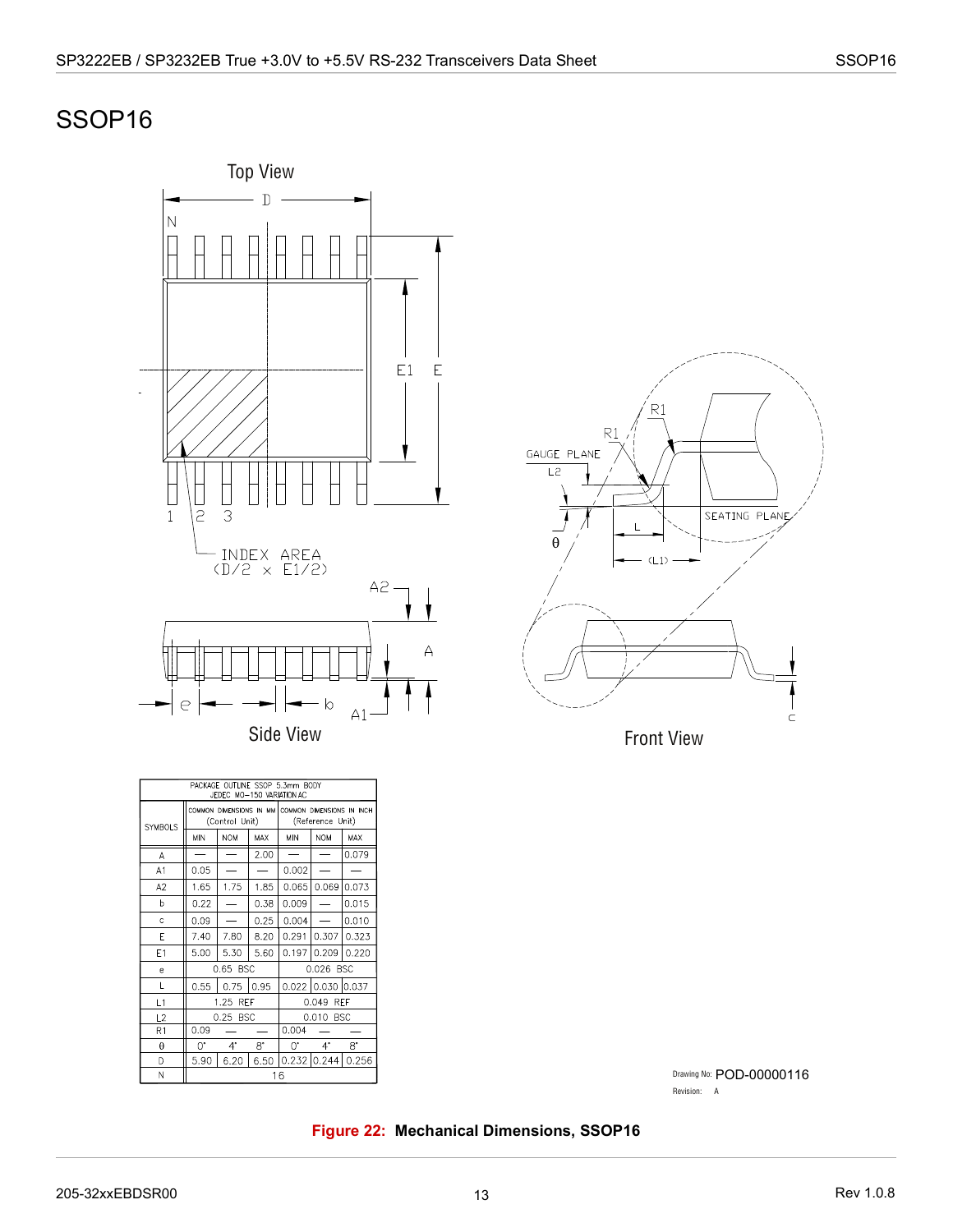## NSOIC16







Side View



| PACKAGE OUTLINE NSOIC .150" BODY<br>JEDEC MS-012 VARIATION AC |                         |                                           |                          |                           |            |            |  |
|---------------------------------------------------------------|-------------------------|-------------------------------------------|--------------------------|---------------------------|------------|------------|--|
|                                                               | COMMON DIMENSIONS IN MM |                                           |                          | COMMON DIMENSIONS IN INCH |            |            |  |
| <b>SYMBOLS</b>                                                |                         | (Control Unit)                            |                          | (Reference Unit)          |            |            |  |
|                                                               | <b>MIN</b>              | <b>NOM</b>                                | MAX                      | <b>MIN</b>                | <b>NOM</b> | <b>MAX</b> |  |
| A                                                             | 1.35                    | $=$                                       | 1.75                     | 0.053                     | $\equiv$   | 0.069      |  |
| A1                                                            | 0.10                    |                                           | 0.25                     | 0.004                     |            | 0.010      |  |
| A <sub>2</sub>                                                | 1.25                    |                                           | 1.65                     | 0.049                     |            | 0.065      |  |
| b                                                             | 0.31                    |                                           | 0.51                     | 0.012                     |            | 0.020      |  |
| $\mathbf{c}$                                                  | 0.17                    |                                           | 0.25                     | 0.007                     |            | 0.010      |  |
| E                                                             | <b>BSC</b><br>6.00      |                                           |                          | 0.236 BSC                 |            |            |  |
| E <sub>1</sub>                                                | <b>BSC</b><br>3.90      |                                           |                          | 0.154<br><b>BSC</b>       |            |            |  |
| e                                                             |                         | 1.27<br><b>BSC</b>                        |                          | 0.050<br><b>BSC</b>       |            |            |  |
| h                                                             | 0.25                    |                                           | 0.50                     | 0.010                     |            | 0.020      |  |
| L                                                             | 0.40                    |                                           | 1.27                     | 0.016                     |            | 0.050      |  |
| L1                                                            |                         | 1.04 REF                                  |                          | 0.041 REF                 |            |            |  |
| L2                                                            |                         | 0.25 BSC                                  |                          | 0.010 BSC                 |            |            |  |
| R                                                             | 0.07                    |                                           |                          | 0.003                     |            |            |  |
| R <sub>1</sub>                                                | 0.07                    |                                           |                          | 0.003                     |            |            |  |
| q                                                             | 0.                      |                                           | 8.                       | 0.                        |            | $8^\circ$  |  |
| ql                                                            | 5.                      |                                           | 15"                      | 5*                        |            | 15"        |  |
| <u>۾</u>                                                      | 0.                      |                                           | $\overline{\phantom{0}}$ | 0.                        |            | -          |  |
| D                                                             |                         | <b>BSC</b><br>0.390<br><b>BSC</b><br>9.90 |                          |                           |            |            |  |
| M.                                                            | 16                      |                                           |                          |                           |            |            |  |

Drawing No: POD-00000114Revision: A

### <span id="page-18-0"></span>**Figure 23: Mechanical Dimensions, NSOIC16**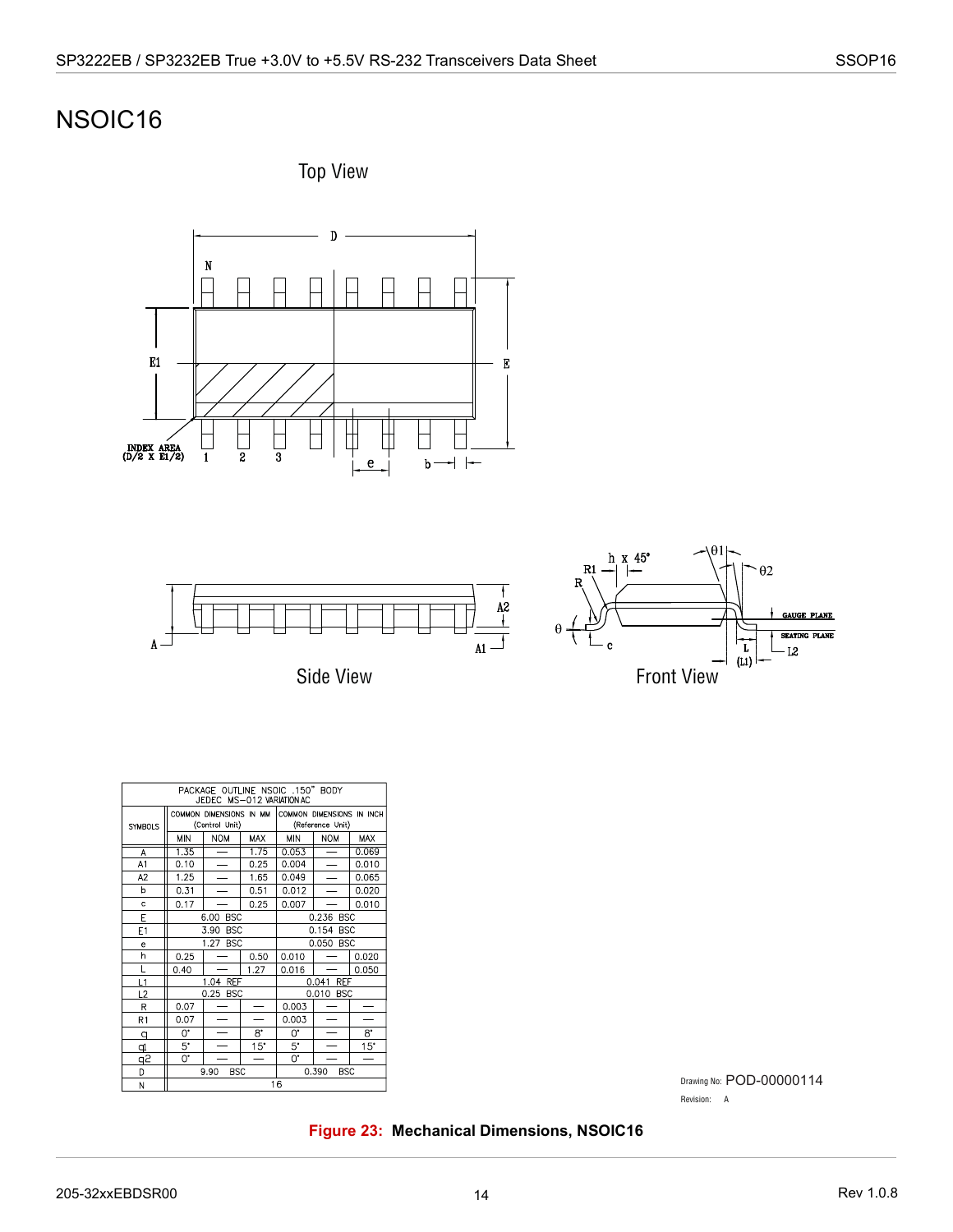## <span id="page-19-0"></span>TSSOP16



Side View

| 16 Pin TSSOP JEDEC MO-153 Variation AB |                                    |                    |             |                                        |                   |            |
|----------------------------------------|------------------------------------|--------------------|-------------|----------------------------------------|-------------------|------------|
| <b>SYMBOLS</b>                         | DIMENSIONS IN MM<br>(Control Unit) |                    |             | DIMENSIONS IN INCH<br>(Reference Unit) |                   |            |
|                                        | <b>MIN</b>                         | <b>NOM</b>         | MAX         | MIN                                    | <b>NOM</b>        | <b>MAX</b> |
| А                                      |                                    |                    | 1.20        |                                        |                   | 0.047      |
| A1                                     | 0.05                               |                    | 0.15        | 0.002                                  |                   | 0.006      |
| A <sub>2</sub>                         | 0.80                               | 1.00               | 1.05        | 0.031                                  | 0.039             | 0.041      |
| b                                      | 0.19                               |                    | 0.30        | 0.007                                  |                   | 0.012      |
| Ċ.                                     | 0.09                               |                    | 0.20        | 0.004                                  |                   | 0.008      |
| E                                      |                                    | 6.40 BSC           |             | 0.252 BSC                              |                   |            |
| E <sub>1</sub>                         | 4.30                               | 4.40               | 4.50        | 0.169 0.173 0.177                      |                   |            |
| e                                      |                                    | 0.65 BSC           |             | 0.026 BSC                              |                   |            |
| L                                      | 0.45                               | 0.60               | 0.75        |                                        | 0.018 0.024 0.030 |            |
| L1                                     |                                    | 1.00<br><b>RFF</b> |             | 0.039<br><b>RFF</b>                    |                   |            |
| L2                                     |                                    | 0.25 BSC           |             | 0.010 BSC                              |                   |            |
| R                                      | 0.09                               |                    |             | 0.035                                  |                   |            |
| R1                                     | 0.09                               |                    |             | 0.035                                  |                   |            |
| θ                                      | 12' REF                            |                    |             |                                        | $12'$ REF         |            |
| $\theta$ 1                             | 0.                                 |                    | $8^{\circ}$ | $\Omega^*$                             |                   | 8.         |
| D                                      | 4.90                               | 5.00               | 5.10        | 0.193                                  | $0.197$           | 0.200      |
| N                                      | 16                                 |                    |             |                                        | 16                |            |

Front View

 $\subset$ 

Drawing No: POD-00000117 Revision: A

#### <span id="page-19-1"></span>**Figure 24: Mechanical Dimensions, TSSOP16**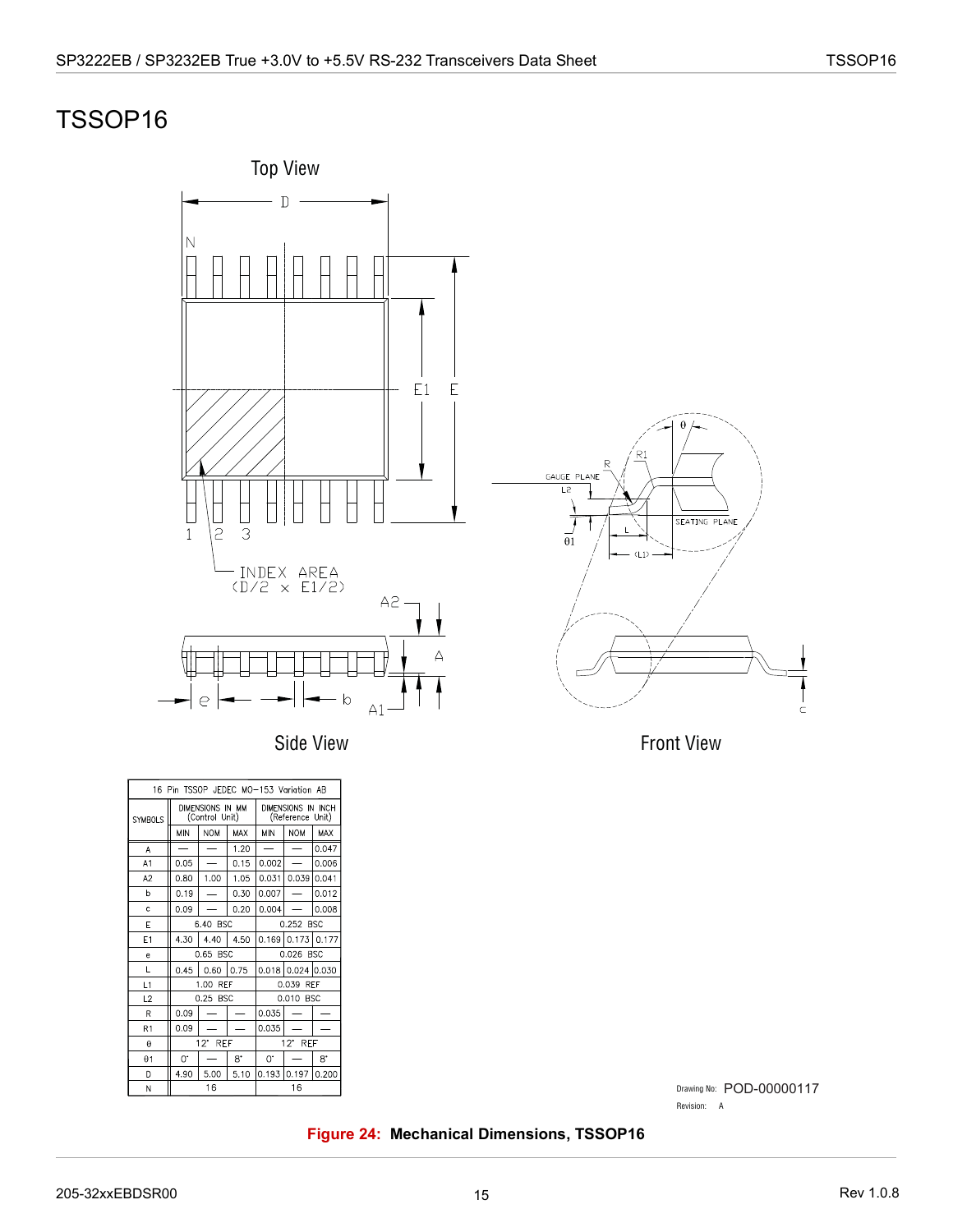## <span id="page-20-0"></span>TSSOP20



Side View

| 20 Pin TSSOP JEDEC MO-153 Variation AC |                                    |                          |           |                                        |                          |             |
|----------------------------------------|------------------------------------|--------------------------|-----------|----------------------------------------|--------------------------|-------------|
| <b>SYMBOLS</b>                         | DIMENSIONS IN MM<br>(Control Unit) |                          |           | DIMENSIONS IN INCH<br>(Reference Unit) |                          |             |
|                                        | MIN                                | <b>NOM</b>               | MAX       | MIN                                    | <b>NOM</b>               | MAX         |
| A                                      | $\overline{\phantom{0}}$           | $\overline{\phantom{0}}$ | 1.20      | $\overline{\phantom{0}}$               | $\overline{\phantom{0}}$ | 0.047       |
| A1                                     | 0.05                               |                          | 0.15      | 0.002                                  |                          | 0.006       |
| A2                                     | 0.80                               | 1.00                     | 1.05      | 0.031                                  | 0.039 0.041              |             |
| b                                      | 0.19                               |                          | 0.30      | 0.007                                  |                          | 0.012       |
| Ċ                                      | 0.09                               |                          | 0.20      | 0.004                                  |                          | 0.008       |
| F                                      | 6.40 BSC                           |                          |           | 0.252 BSC                              |                          |             |
| E <sub>1</sub>                         | 4.30                               | 4.40                     | 4.50      |                                        | $0.169$ 0.173 0.177      |             |
| e                                      | 0.65 BSC                           |                          | 0.026 BSC |                                        |                          |             |
| L                                      | 0.45                               | $0.60$ 0.75              |           | $0.018$ 0.024 0.030                    |                          |             |
| 1                                      |                                    | 1.00 REF                 |           | 0.039 REF                              |                          |             |
| L2                                     |                                    | 0.25 BSC                 |           | 0.010 BSC                              |                          |             |
| R                                      | 0.09                               |                          |           | 0.035                                  |                          |             |
| R <sub>1</sub>                         | 0.09                               |                          |           | 0.035                                  |                          |             |
| $\theta$                               | $12^{\circ}$ REF                   |                          |           | $12^{\circ}$ REF                       |                          |             |
| $\theta$ 1                             | 0.                                 |                          | 8.        | $0^{\circ}$                            |                          | $8^{\circ}$ |
| D                                      | 6.40                               | 6.50                     | 6.60      | 0.252                                  | 0.256                    | 0.260       |
| N                                      |                                    | 20                       |           |                                        | 20                       |             |

Front View

Drawing No: POD-00000120

Revision: A

#### <span id="page-20-1"></span>**Figure 25: Mechanical Dimensions, TSSOP20**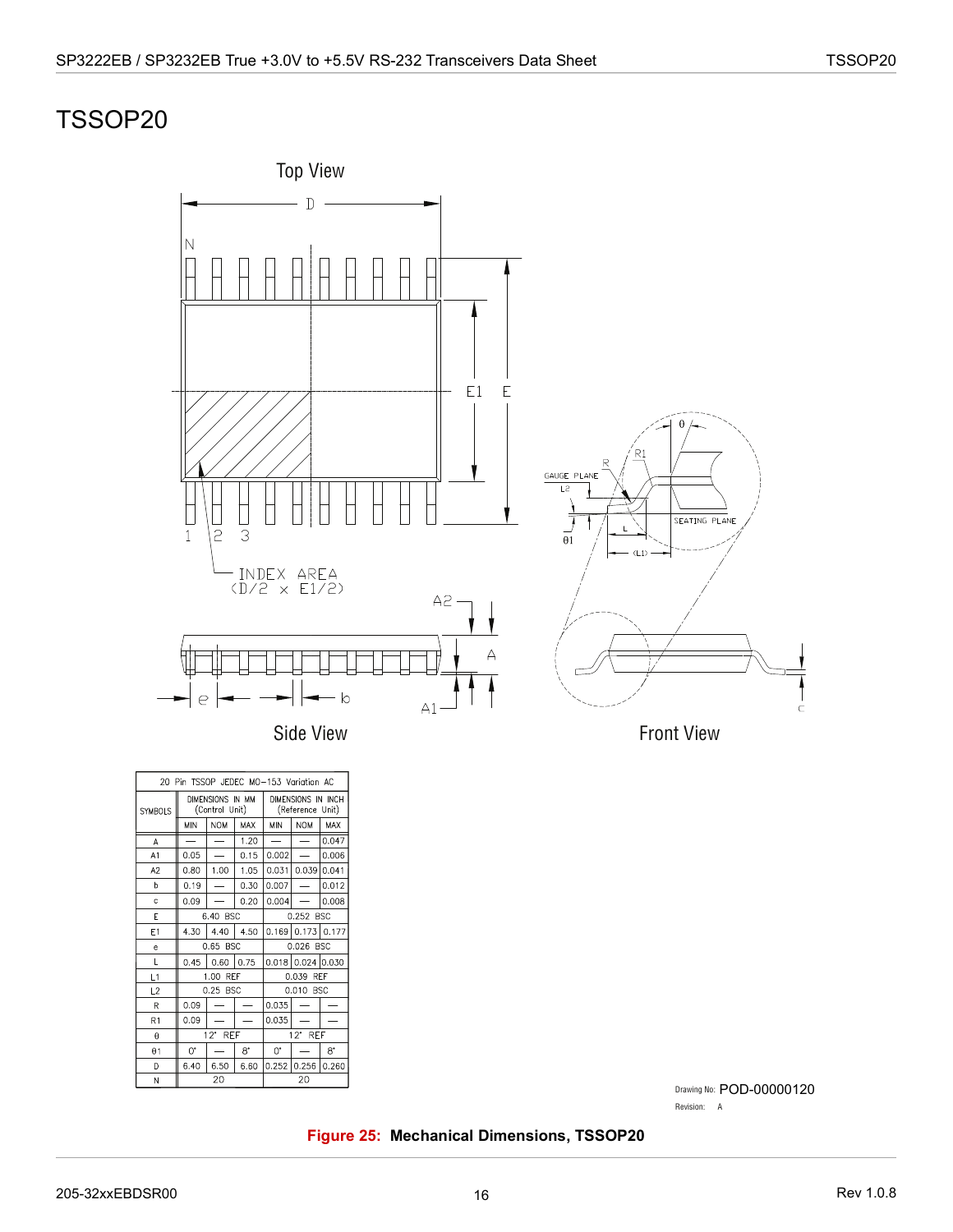## <span id="page-21-0"></span>QFN16 5x5





| DIMENSION TABLE |                                        |           |      |             |  |  |  |
|-----------------|----------------------------------------|-----------|------|-------------|--|--|--|
| <b>SYMBOL</b>   | <b>MIN</b><br><b>NOM</b><br><b>MAX</b> |           |      | <b>NOTE</b> |  |  |  |
| Α               | 0.80                                   | 0.85      | 0.90 |             |  |  |  |
| A <sub>1</sub>  | 0.00                                   | 0.02      | 0.05 |             |  |  |  |
| A3              |                                        | 0.203 Ref |      |             |  |  |  |
| b               | 0.25                                   | 0.30      | 0.35 |             |  |  |  |
| D               | 4.95                                   | 5.00      | 5.05 |             |  |  |  |
| E               | 4.95                                   | 5.00      | 5.05 |             |  |  |  |
| e               |                                        | 0.80 BSC  |      |             |  |  |  |
| D <sub>2</sub>  | 3.28                                   | 3.38      | 3.43 |             |  |  |  |
| E2              | 3.28                                   | 3.38      | 3.43 |             |  |  |  |
|                 | 0.45                                   | 0.50      | 0.55 |             |  |  |  |
| K               | 0.20                                   |           |      |             |  |  |  |

#### **TERMINAL DETAILS**

- ALL DIMENSIONS ARE IN MILLIMETERS.
- DIMENSIONS AND TOLERANCE PER JEDEC MO-220.

Drawing No.: POD-00000160 Revision: A

<span id="page-21-1"></span>**Figure 26: Mechanical Dimensions, QFN16 5x5**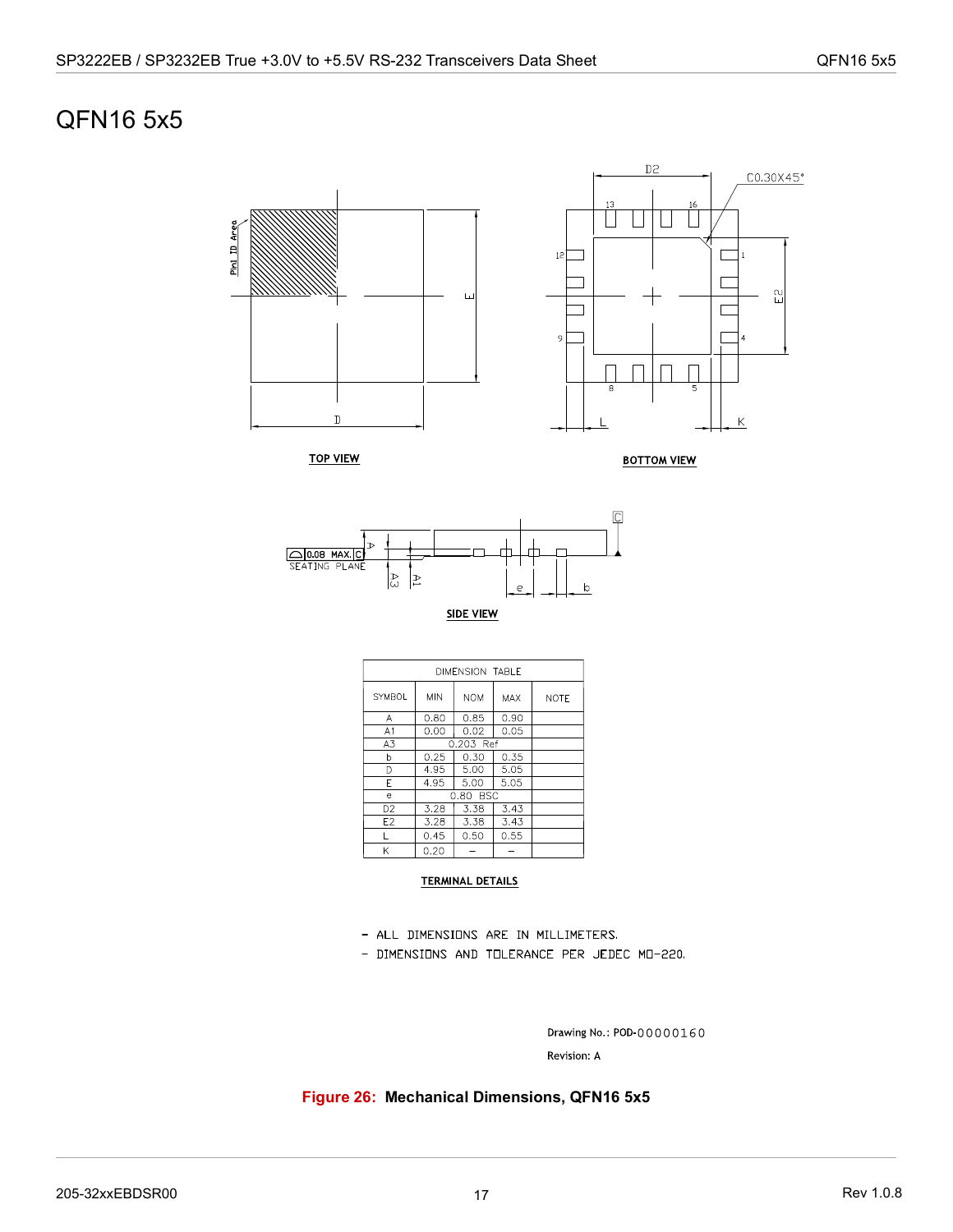# <span id="page-22-1"></span><span id="page-22-0"></span>Ordering Information

### <span id="page-22-2"></span>**Table 7: Ordering Information**

| <b>Ordering Part Number</b> | <b>Operating Temperature Range</b> | Package      | <b>Packaging Method</b> | <b>Lead-Free</b> |
|-----------------------------|------------------------------------|--------------|-------------------------|------------------|
| SP3222EB                    |                                    |              |                         |                  |
| SP3222EBEA-L/TR             | $-40^{\circ}$ C to 85 $^{\circ}$ C | 20 Pin SSOP  | Reel                    | Yes              |
| SP3222EBEY-L/TR             | $-40^{\circ}$ C to 85 $^{\circ}$ C | 20 Pin TSSOP | Reel                    | <b>Yes</b>       |
| <b>SP3232EB</b>             |                                    |              |                         |                  |
| SP3232EBCA-L/TR             | $0^{\circ}$ C to $70^{\circ}$ C    | 16 Pin SSOP  | Reel                    | Yes              |
| SP3232EBCN-L                | $0^{\circ}$ C to 70 $^{\circ}$ C   | 16-pin NSOIC | Tube                    | Yes              |
| SP3232EBCN-L/TR             | $0^{\circ}$ C to 70 $^{\circ}$ C   | 16-pin NSOIC | Reel                    | Yes              |
| SP3232EBCY-L/TR             | $0^{\circ}$ C to 70 $^{\circ}$ C   | 16 Pin TSSOP | Reel                    | Yes              |
| SP3232EBEA-L/TR             | $-40^{\circ}$ C to 85 $^{\circ}$ C | 16 Pin SSOP  | Reel                    | Yes              |
| SP3232EBEN-L/TR             | $-40^{\circ}$ C to 85 $^{\circ}$ C | 16-pin NSOIC | Reel                    | Yes              |
| SP3232EBEY-L/TR             | $-40^{\circ}$ C to 85 $^{\circ}$ C | 16 Pin TSSOP | Reel                    | Yes              |
| SP3232EBER-L/TR             | $-40^{\circ}$ C to 85 $^{\circ}$ C | 16 Pin QFN   | Reel                    | Yes              |

**Note:** For most up-to-date ordering information or additional information on environment rating, go to [www.maxlinear.com/SP3222EB](http://www.maxlinear.com/SP3222EB) and [www.maxlinear.com/SP3232EB](http://www.maxlinear.com/SP3232EB).